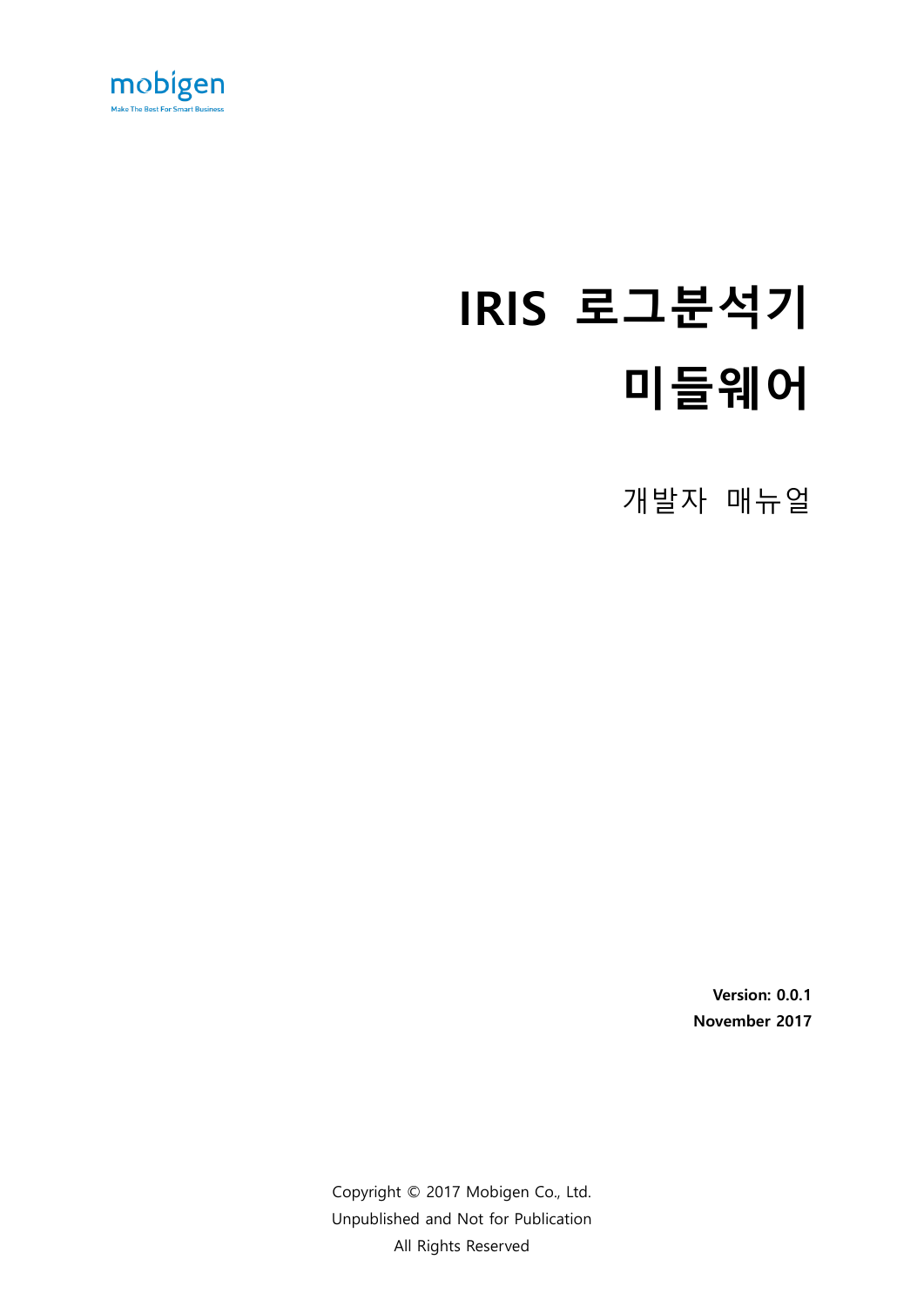

# **Contents**

|                         | 1 <sup>1</sup> |       |  |
|-------------------------|----------------|-------|--|
|                         | 1.1            |       |  |
|                         | 1.2            |       |  |
|                         | $2^{\circ}$    |       |  |
|                         | 2.1            |       |  |
|                         | 2.1.1          |       |  |
|                         | 212            |       |  |
|                         | 2.1.3          |       |  |
|                         | 2.2            |       |  |
|                         |                | 2.2.1 |  |
|                         | 222            |       |  |
| $\overline{\mathbf{3}}$ |                |       |  |
|                         | 3.1            |       |  |
|                         | 3.2            |       |  |
|                         | 3.3            |       |  |
|                         | 3.4            |       |  |
|                         |                |       |  |
|                         | 3.5            |       |  |
|                         | 3.6            |       |  |
|                         |                |       |  |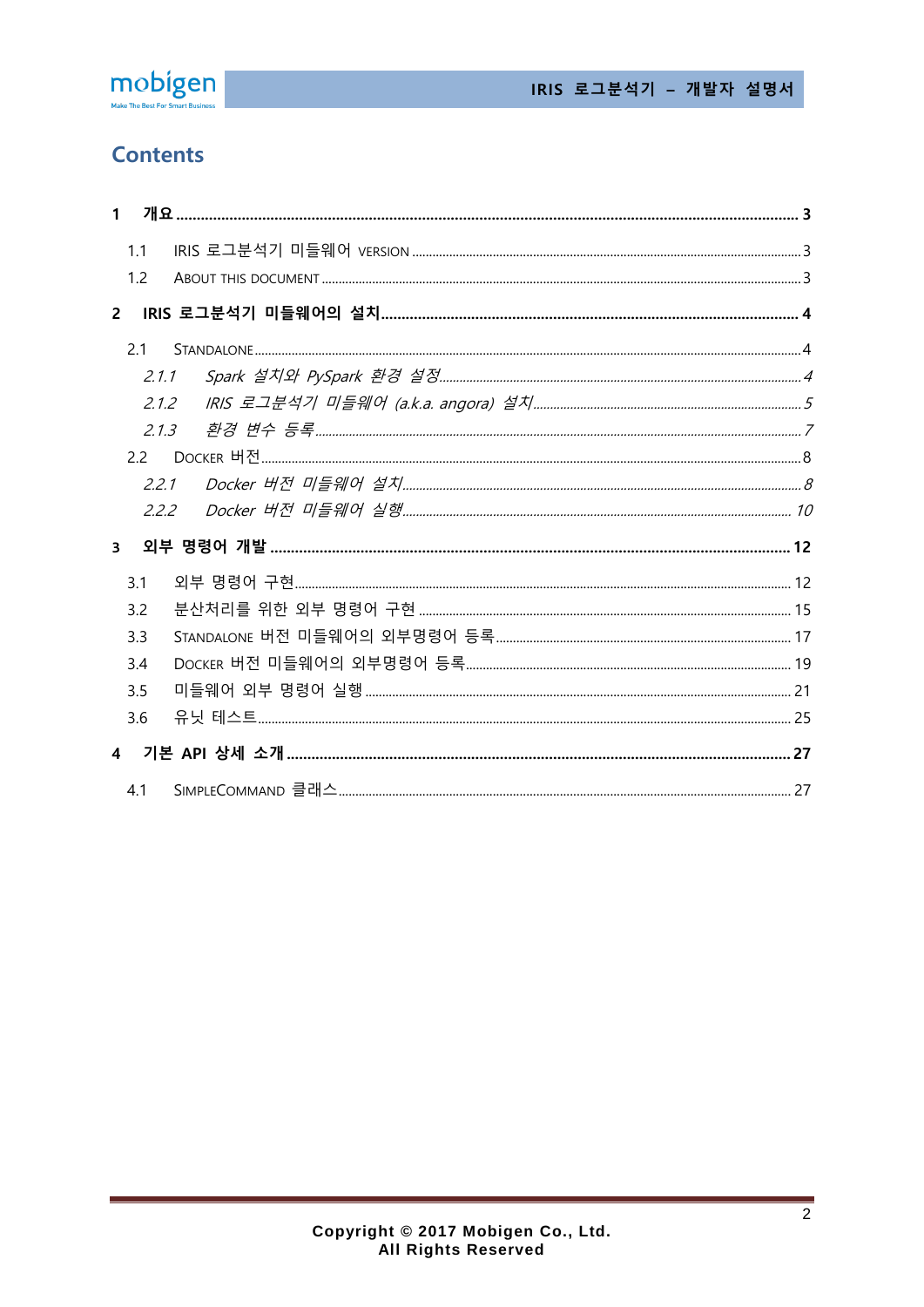



# <span id="page-2-0"></span>**1 개요**

#### <span id="page-2-1"></span>**1.1 IRIS 로그분석기 미들웨어 version**

본 문서는 IRIS 로그분석기 미들웨어 0.8.0 이상의 버전에 적용됩니다.

#### <span id="page-2-2"></span>**1.2 About this document**

IRIS 로그분석기 미들웨어에 외부 명령어를 개발 및 추가 하는 방법에 대해 기술하고 있습니다.

본 문서의 구성은 다음과 같습니다.

**Chapter 1** – **[개요](#page-2-0)** 본 문서의 구성에 대하여 개략적으로 소개하였습니다.

#### **Chapter 2** – **IRIS 로그분석기 [미들웨어의](#page-3-0) 설치**

IRIS 로그분석기 미들웨어 시스템의 외부 명령어 개발을 위해 미들웨어 시스템을 설치하고 실 행하는 과정을 설명합니다.

#### **Chapter 3** – **외부 [명령어](#page-11-0) 개발**

IRIS 로그분석기 미들웨어 시스템의 외부 명령어 개발과정에 대해 예제를 통해 구현, 실행 및 단위 테스트하는 과정을 설명합니다.

#### **Chapter 4** – **기본 API [상세](#page-26-0) 소개**

IRIS 로그분석기 미들웨어 시스템의 외부 명령어 개발에 참고 할 수 있는 내용을 기술하고 있 습니다.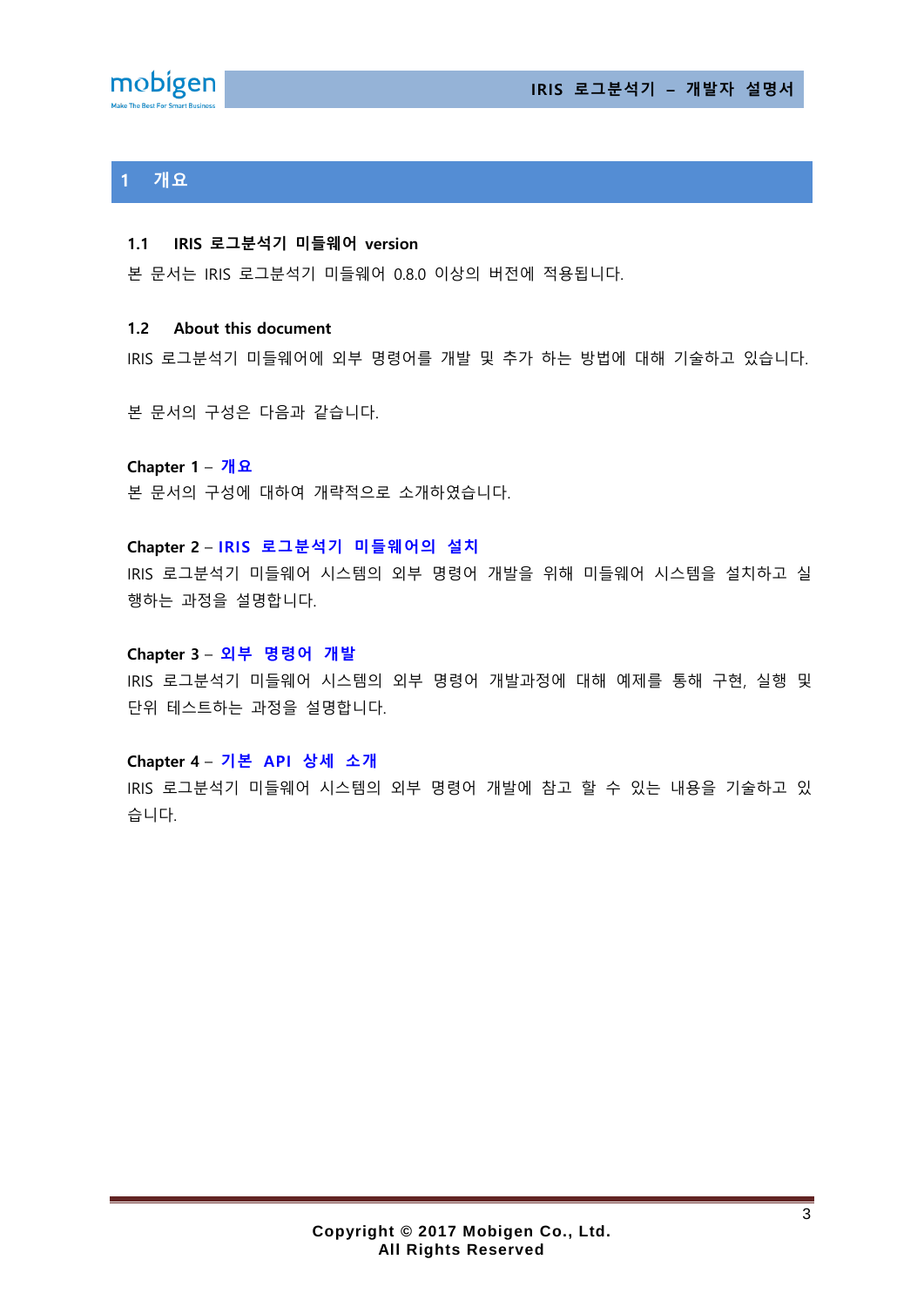**IRIS 로그분석기 – 개발자 설명서**



# <span id="page-3-0"></span>**2 IRIS 로그분석기 미들웨어의 설치**

IRIS 로그분석기 미들웨어는 **Linux/Unix** 환경에서 구동하도록 제작되었습니다. 따라서 Windows 에서 개발을 지원하지 않습니다. IRIS 로그분석기 미들웨어는 **Python 2.7.x**와 **Spark 2.x**를 기반으 로 만들어져 있습니다. Spark의 구동을 위해 **JavaSE 1.8** 이상의 JRE 혹은 JDK가 필요합니다.

#### <span id="page-3-1"></span>**2.1 Standalone**

IRIS 로그분석기 미들웨어를 Linux/Unix 환경에서 단일 실행하기 위한 설치방법과 환경설정에 대해 설명합니다.

#### <span id="page-3-2"></span>**2.1.1 Spark 설치와 PySpark 환경 설정**

IRIS 로그분석기 미들웨어의 구동을 위해서는 PySpark의 사용이 가능해야 합니다. PySpark는 Python으로 Spark를 사용할 수 있게 해주는 라이브러리로 Spark에 기본적으로 포함되어 있 습니다.

개발 환경 설정에서 사용 할 Spark의 버전을 SPARK\_VERSION 변수에 설정 합니다. 2.0.0 이상 의 버전을 사용합니다. 해당 변수를 선언 후, wget으로 빌드 된 Spark를 다운 받고 압축을 해 제합니다.

\$ export SPARK\_VERSION=2.2.0 && wget https://d3kbcqa49mib13.cloudfront.net/spark-\$SPARK\_VERSION-bin-hadoop2.7.tgz && tar xzvf spark-\$SPARK\_VERSION-bin-hadoop2.7.tgz

SPARK\_HOME과 PYTHONPATH 를 설정합니다. 해당 환경 변수를 설정하게 되면, PySpark와 같이 실행에 필요한 라이브러리들을 로드 할 수 있게 됩니다.

\$ export SPARK\_HOME=`pwd`/spark-\$SPARK\_VERSION-bin-hadoop2.7 && export PYTHONPATH=\$(ZIPS=("\$SPARK\_HOME/python/lib"/\*.zip); IFS=:; echo "\${ZIPS[\*]}"):\$PYTHONPATH

다음과 같이 PySpark 에서 라이브러리 경로가 올바르게 설정되었는지 확인 할 수 있습니다.

```
$ python -c "import pyspark; print pyspark.__version__"
2.2.0
```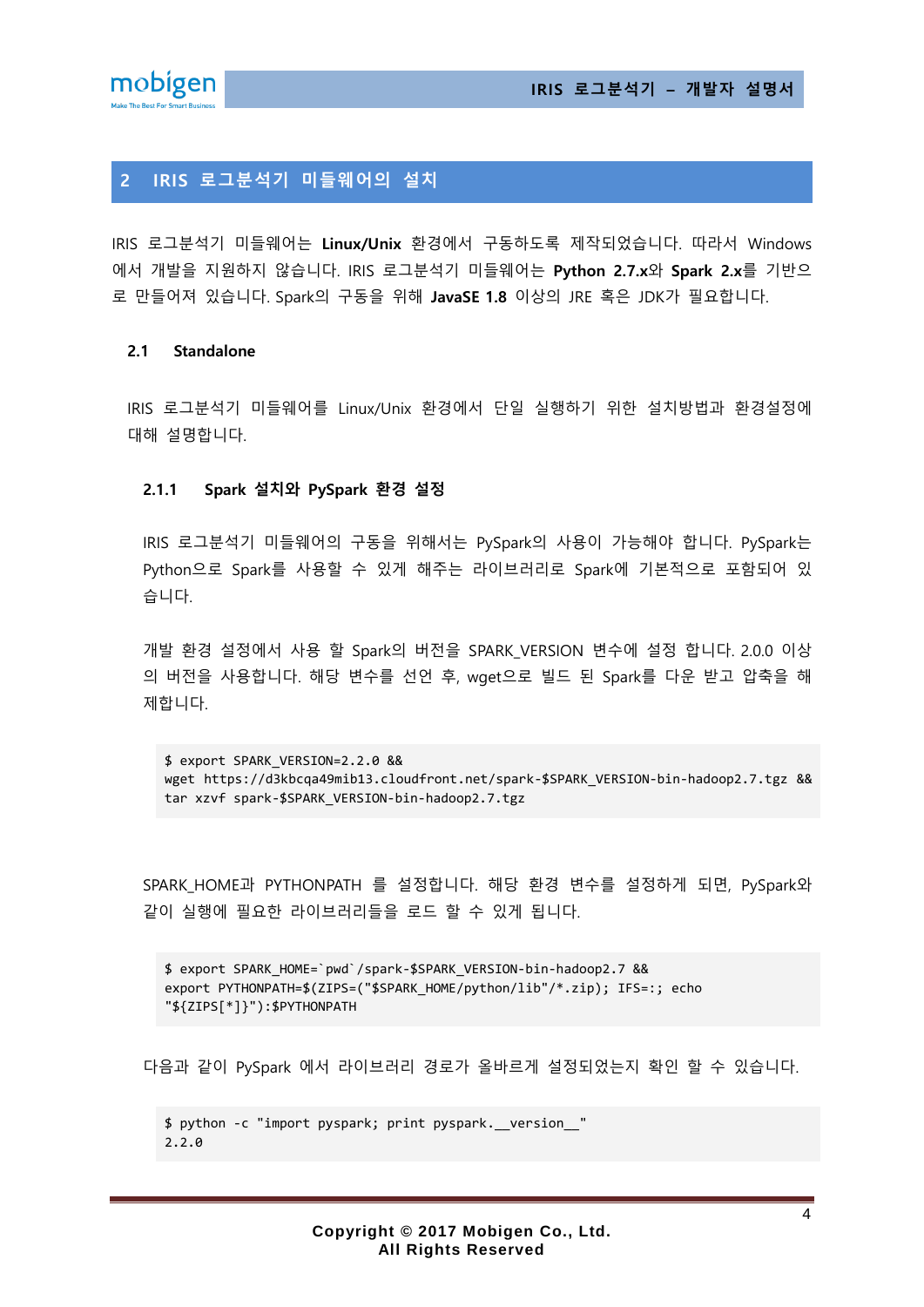

#### <span id="page-4-0"></span>**2.1.2 IRIS 로그분석기 미들웨어 (a.k.a. angora) 설치**

IRIS 로그분석기 미들웨어가 빌드 된 파일, angora.tar.gz 가 미리 로컬에 존재 한다고 가정 합니다. 다음 명령으로 압축을 해제합니다.

\$ tar xzvf angora.tar.gz

압축을 해제하면 다음과 같은 구조의 angora 디렉토리가 생성됩니다.



#### **bin/angora**

IRIS 로그분석기 미들웨어를 실행하거나 종료할 때 사용하는 스크립트입니다.

**conf/angora.conf.template**

IRIS 로그분석기 미들웨어 설정파일의 템플릿입니다.

**scripts/setup.sh**

각종 설정을 적용할 때 사용하는 스크립트 입니다.

**examples/count.py**

IRIS 로그분석기 미들웨어의 외부 명령어 예제 파일입니다.

**lib/**

IRIS 로그분석기 미들웨어가 사용하는 필수 라이브러리가 위치한 디렉토리입니다.

압축을 해제한 디렉토리를 기준으로 ANGORA\_HOME을 설정하고 source scripts/setup.sh를 실행하게 되면, IRIS 로그분석기 미들웨어에 필요한 여러 환경 변수를 설정하게 됩니다.

\$ export ANGORA\_HOME=`pwd`/angora && source angora/scripts/setup.sh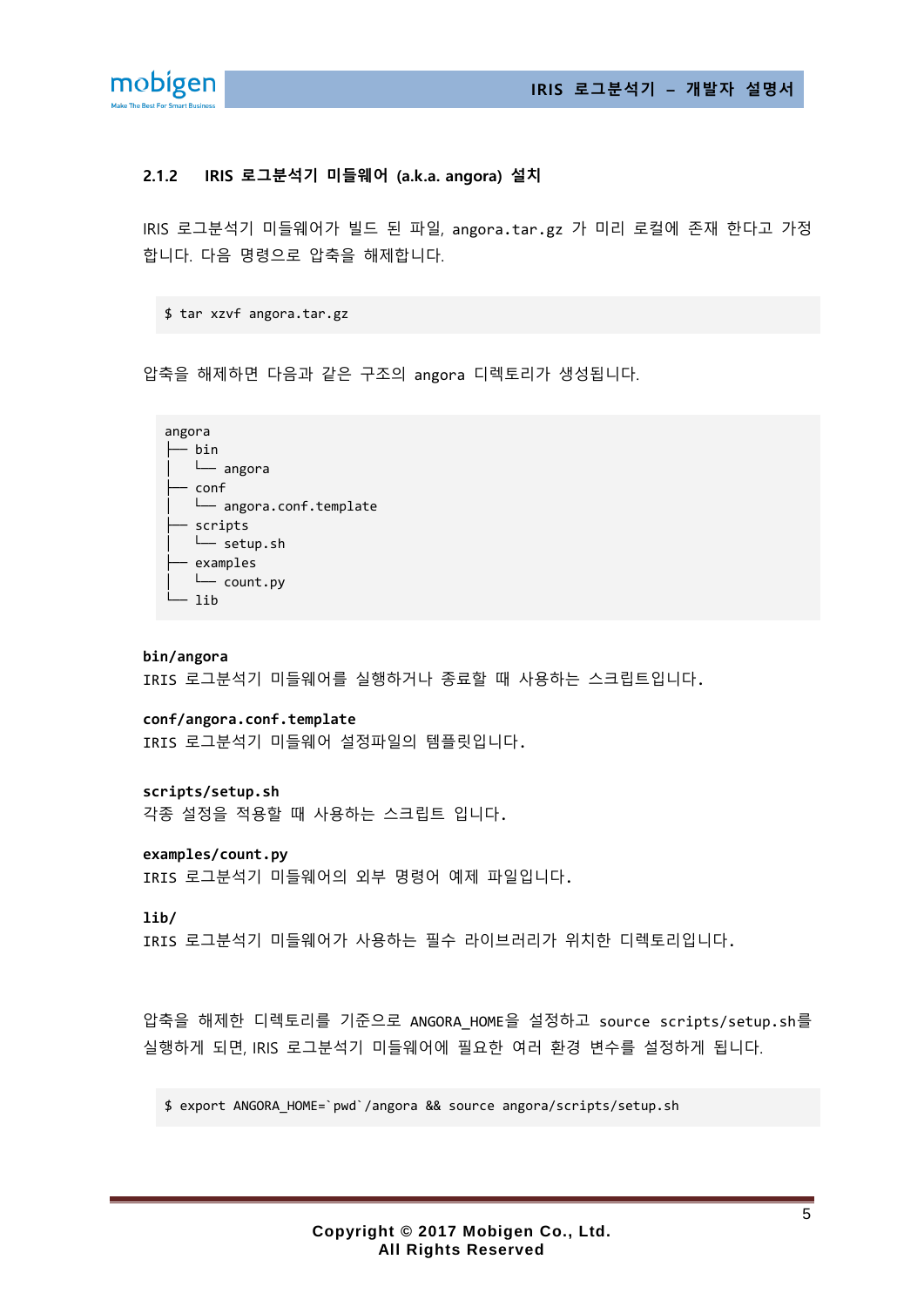



설정 파일을 복사합니다. 해당 설정파일은 아이피 및 포트, 로그 경로, 외부 명령어 경로 등 여 러 설정 정보를 갖고 있으나, 해당 매뉴얼에서는 일부만 사용합니다.

\$ cp angora/conf/angora.conf.templete angora/conf/angora.conf

angora version show의 명령으로 IRIS 로그분석기 미들웨어의 버전정보가 출력되면, 환경 설 정이 올바르게 된 것입니다.

\$ angora version show Angora v0.8.0

angora engine start 명령어를 사용해 IRIS 로그분석기 미들웨어를 실행합니다.

\$ angora engine start

IRIS 로그분석기 미들웨어가 실행되면, \$ANGORA\_HOME/logs/angora/angora.log에 로그를 기 록합니다. 다음과 같이 로그를 확인하여 미들웨어가 정상적으로 실행되는지 확인합니다.

```
$ tail logs/angora/angora.log
...
2017-10-31 17:41:00,979 - werkzeug - INFO - * Running on http://0.0.0.0:6036/ 
(Press CTRL+C to quit)
```
정상 동작이 확인 되었다면, angora engine stop 명령으로 미들웨어를 종료합니다.

\$ angora engine stop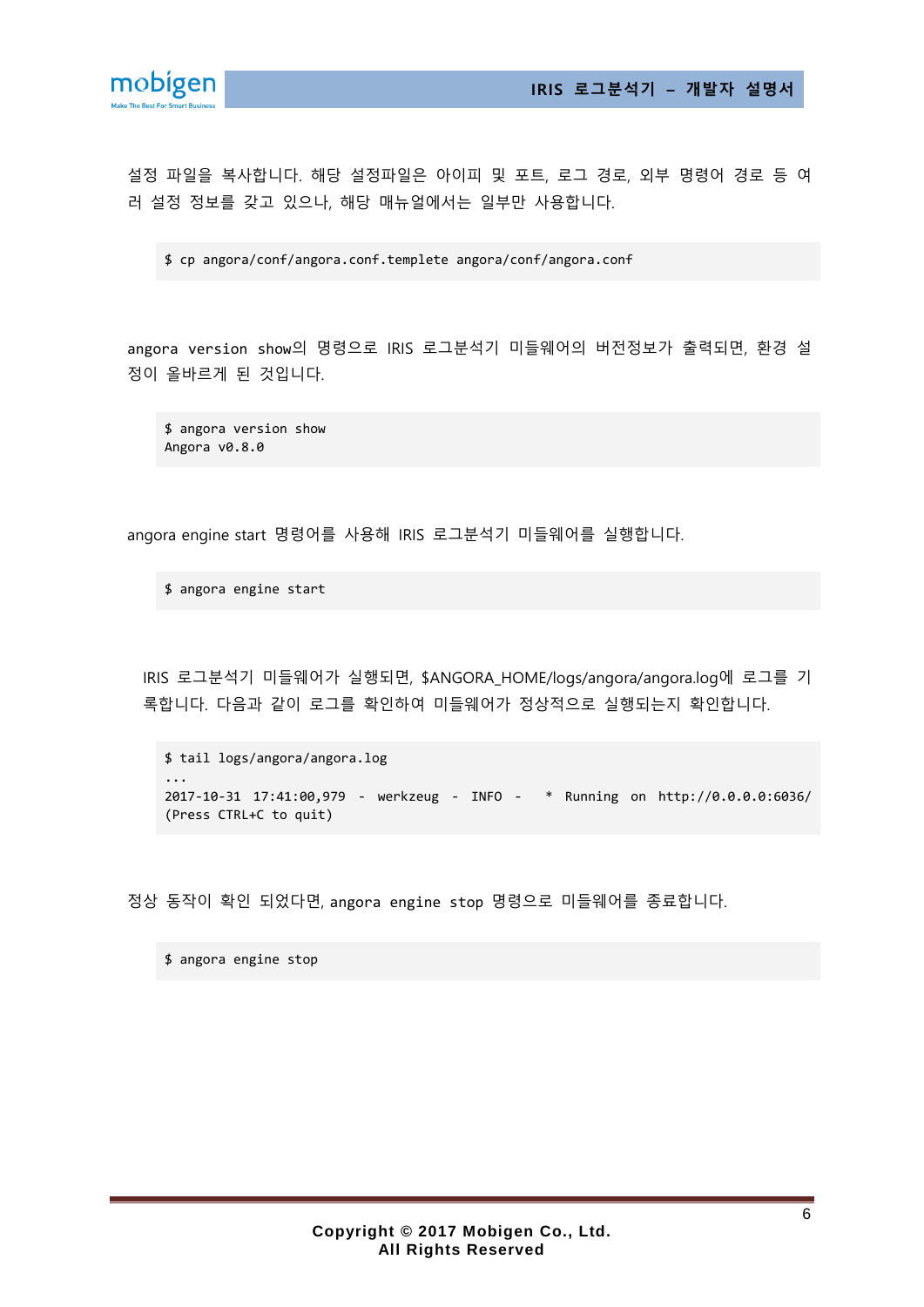**IRIS 로그분석기 – 개발자 설명서**



### <span id="page-6-0"></span>**2.1.3 환경 변수 등록**

**[2.1.1](#page-3-2)** 과 **[2.1.2](#page-4-0)** 의 절차를 수행하면 SPARK\_HOME, PYTHONPATH 그리고 ANGORA\_HOME 의 환경 변수가 정의됩니다. 해당 환경 설정을 ~/.bashrc 혹은 ~/.bash profile 에 저장해 놓을 수 있습니다.

- bashrc에 등록하는 경우

\$ echo "export ANGORA\_HOME="\$ANGORA\_HOME >> ~/.bashrc \$ echo "export SPARK\_HOME="\$SPARK\_HOME >> ~/.bashrc \$ echo "export PYTHONPATH="\$PYTHONPATH:\\$PYTHONPATH >> ~/.bashrc \$ echo "source \$ANGORA\_HOME/scripts/setup.sh" >> ~/.bashrc

- bash\_profile에 등록하는 경우

\$ echo "export ANGORA\_HOME="\$ANGORA\_HOME >> ~/.bash\_profile \$ echo "export SPARK\_HOME="\$SPARK\_HOME >> ~/.bash\_profile \$ echo "export PYTHONPATH="\$PYTHONPATH:\\$PYTHONPATH >> ~/.bash\_profile \$ echo "source \$ANGORA\_HOME/scripts/setup.sh" >> ~/.bash\_profile

위 명령어는 ~/.bashrc 혹은 ~/.bash\_profile 에 현재 설정된 환경 설정을 해당 유저 계 정 설정에 저장 합니다.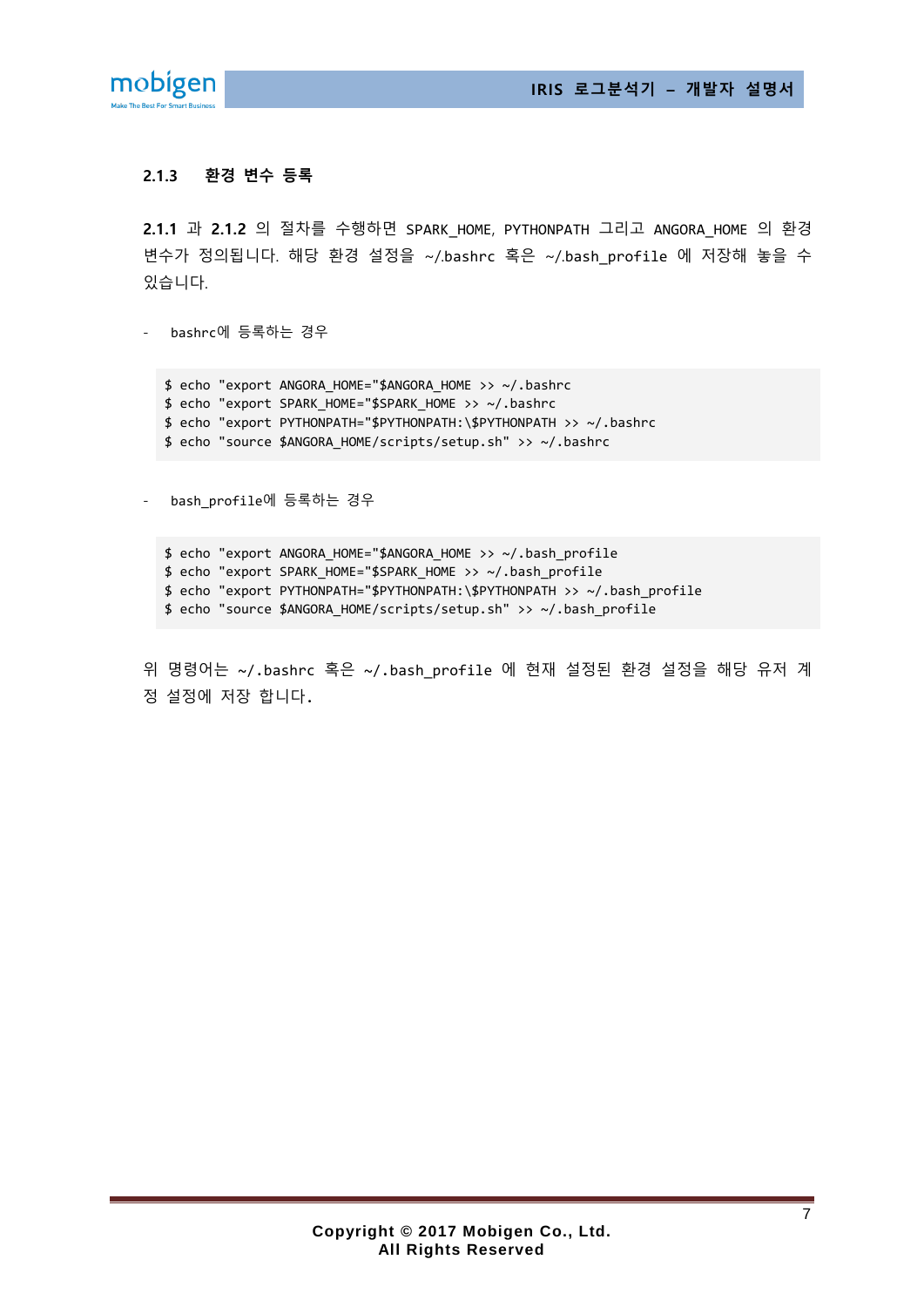

#### <span id="page-7-0"></span>**2.2 Docker 버전**

IRIS 로그분석기 미들웨어는 IRIS 로그분석기와 함께 Docker 버전으로 배포될 수 있습니다. 본 챕터에서는 Docker 버전으로 배포되는 미들웨어에서 외부명령어를 사용하기 위한 방법을 wordcount 예제를 통해 설명합니다. 아래 예제는 Linux/Unix 환경을 기준으로 작성되었습니다.

#### <span id="page-7-1"></span>**2.2.1 Docker 버전 미들웨어 설치**

먼저 배포 파일에서 Docker image를 등록하고 실행하는 방법에 대해 설명합니다. Docker 서 비스를 사용할 수 있는 환경이어야 합니다.

일반적으로 IRIS 로그분석기 미들웨어의 Docker 버전 배포 파일은 "angora-dist- <version>-<release\_date>.tar.gz" 형식으로 제공됩니다. tar.gz 압축을 해제하는 방법 은 다음과 같습니다.

\$ tar xvfz angora-dist-0.8.0-0.0.1-20171127.tar.gz

IRIS 로그분석기가 처음 설치되는 환경이라면, IRIS 로그분석기 공통 패키지가 필요합니다. 공 통패키지의 Docker 버전 배포 파일은 "common-dist-<ID>-<release date>.tar.gz" 와 같은 형 식입니다. 다음과 같이 IRIS 로그분석기 공통 패키지의 압축을 해제합니다.

\$ tar xvfz common-dist-46284d2-20171127.tar.gz

압축을 해제하면 다음과 같은 구조의 service 디렉토리가 생성됩니다.

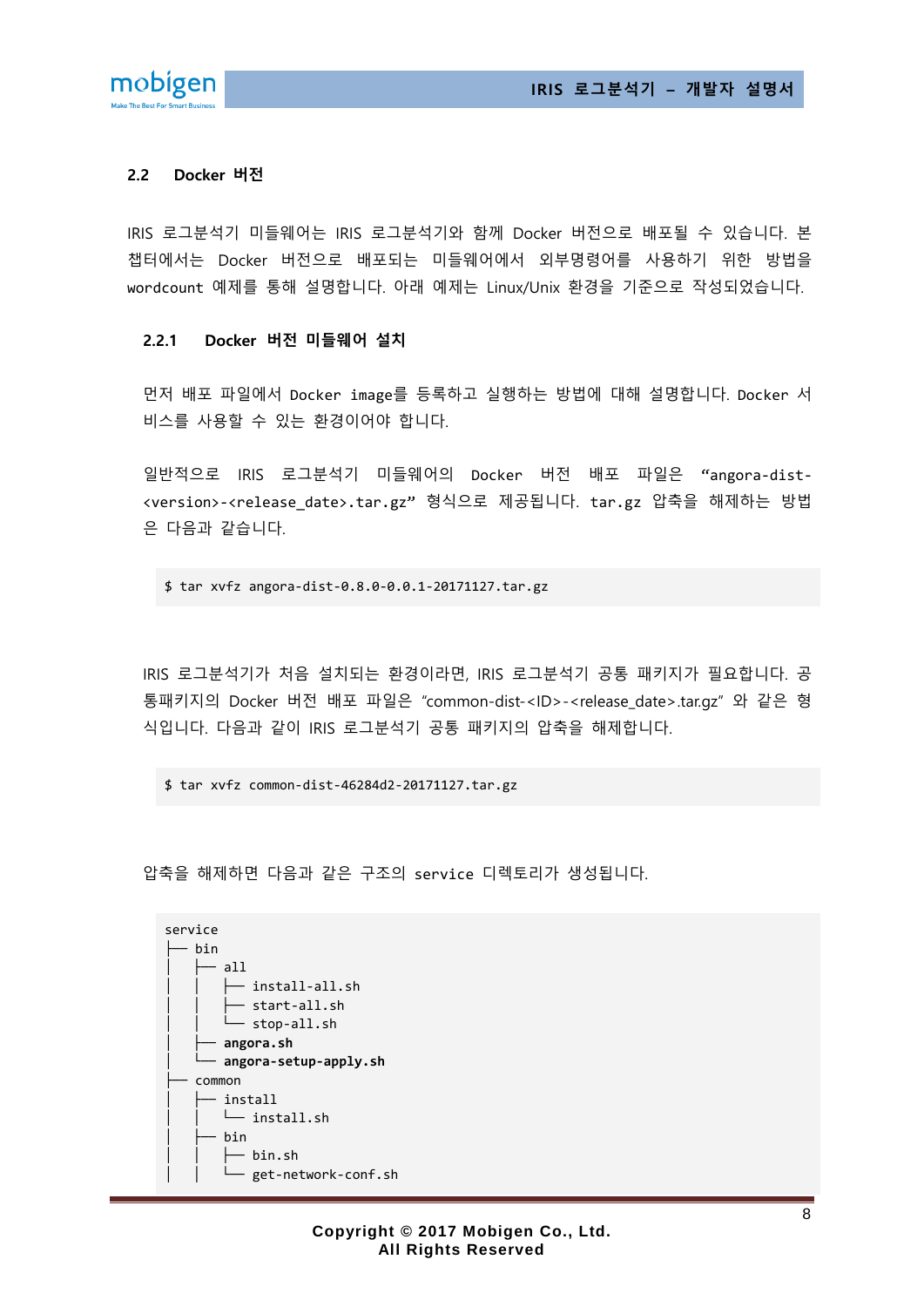**IRIS 로그분석기 – 개발자 설명서**



├── conf │ └── angora │ ├── **docker.conf** │ └── **angora.conf.template** conf-template │ └── **network.conf** ├── images │ └── **angora.tar.gz**  $-$  install  $-$  common.sh │ └── **angora.sh** └── lib └── **angora**

진하게 표시한 항목은 IRIS 로그분석기 미들웨어에서 사용하는 디렉토리와 파일입니다. 아래 는 각 항목의 설명입니다.

**bin/angora.sh** Docker 버전의 IRIS 로그분석기 미들웨어를 실행하거나 종료할 때 사용하는 스크립트입니다.

**bin/angora-setup-apply.sh** 각종 설정을 적용할 때 사용하는 스크립트 입니다. angora-docker.sh 와 함께 실행됩니다.

**conf/angora.conf.template** IRIS 로그분석기 미들웨어 설정파일의 템플릿입니다.

**conf/docker.conf** IRIS 로그분석기 미들웨어의 Docker 환경 설정파일입니다.

**conf-template/network.conf** IRIS 로그분석기의 네트워크관련 설정파일입니다. 미들웨어와 관련된 항목만 사용합니다.

**images/angora.tar.gz** IRIS 로그분석기 미들웨어의 Docker image 파일입니다.

**install/angora.sh** Docker image 파일을 설치할 때 사용하는 스크립트 입니다.

**lib/angora** 기타 라이브러리를 위한 디렉토리입니다.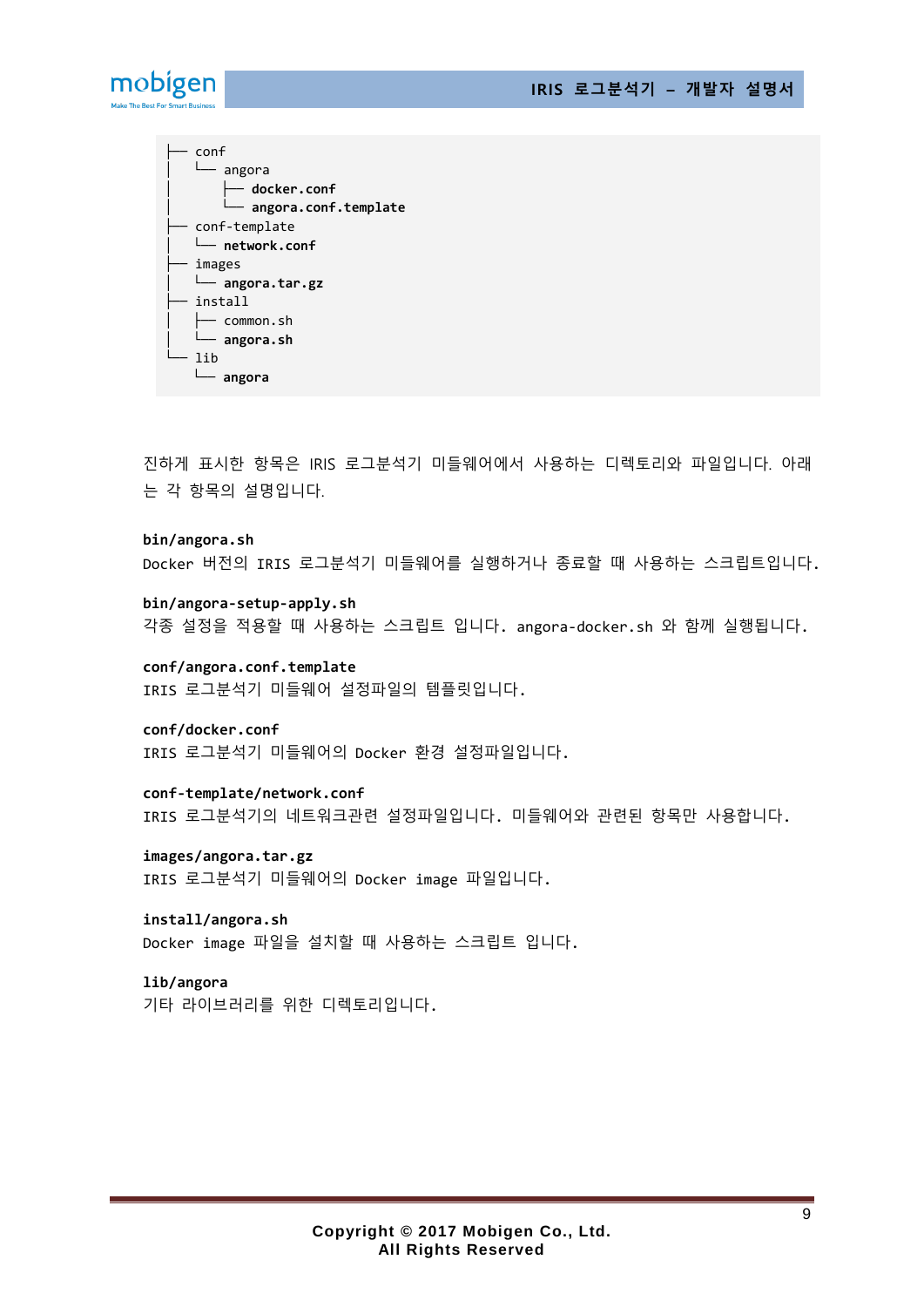

#### <span id="page-9-0"></span>**2.2.2 Docker 버전 미들웨어 실행**

Docker 버전 IRIS 로그분석기 미들웨어를 실행하기 위해서는 Docker 환경에 대해 설정이 필 요합니다. Docker 버전 미들웨어는 service/conf 디렉토리를 기준으로 다음 3가지 conf 파 일의 설정을 참조합니다.

| service |                               |        |                                      |  |
|---------|-------------------------------|--------|--------------------------------------|--|
|         | $\sqcup$ conf                 |        |                                      |  |
|         | $\longleftarrow$ network.conf |        |                                      |  |
|         |                               | angora |                                      |  |
|         |                               |        | $\overline{\phantom{a}}$ docker.conf |  |
|         |                               |        | angora.conf                          |  |

아래 명령을 통해 service 디렉토리로 이동하여 각 설정 파일을 복사합니다.

\$ cd service && cp conf/angora/angora.conf.template conf/angora/angora.conf && cp conf-template/network.conf conf/

첫 번째로 network.conf에서 다음 항목을 수정해 네트워크 관련 설정을 합니다. 본 예제에 서는 angora 항목과 spark 항목을 로컬호스트를 기준으로 설정합니다.

```
$ vi conf/network.conf
...
spark.master.ip=localhost
spark.master.port=7077
...
angora.ip=localhost
angora.port=6036
angora.spark.driver.ip=localhost
angora.spark.driver.port=46036
angora.spark.driver.ui.port=46038
```
두 번째로 Docker image를 Docker 서비스에 등록합니다. 등록이 끝나면 Docker 명령을 이용 해 이미지가 제대로 적용되었는지 확인합니다. 이때, 같은 버전의 오래된 미들웨어 이미지가 삭제되는 것에 주의해야 합니다.

```
$ sh install/angora.sh
...
INFO:Succeed to load angora docker image.
```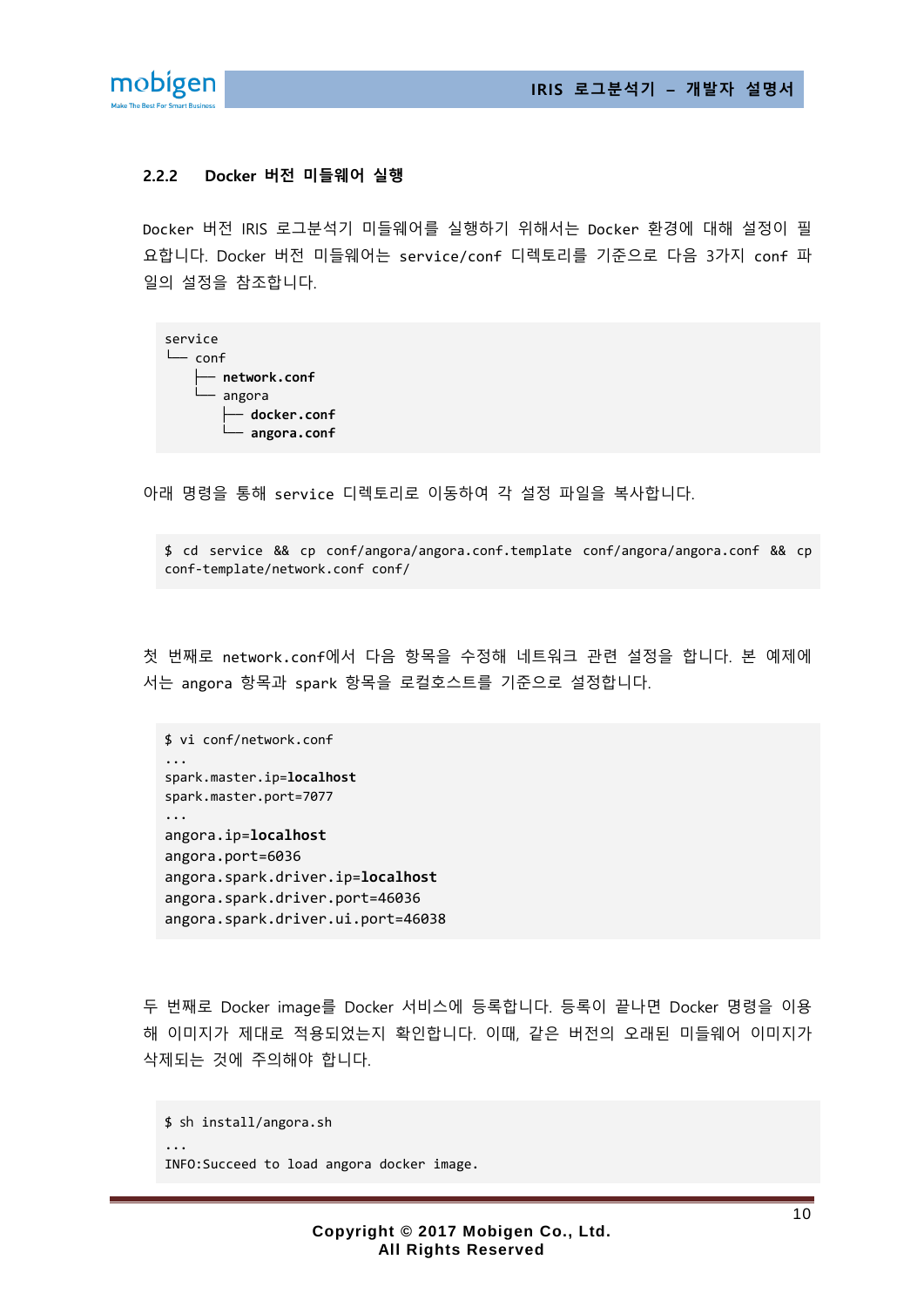

**IRIS 로그분석기 – 개발자 설명서**

there exists already config file. if you want to copy the template, you may use option –c.

아래 Docker 명령을 통해 이미지가 등록된 것을 확인할 수 있습니다.

\$ docker images | grep angora mobigen.com/**angora** 0.8.0-0.0.1 3632b798e0fc 3 days ago 915MB mobigen.com/angora latest 3632b798e0fc 3 days ago 915MB

세 번째로 IRIS 로그분석기 미들웨어를 실행합니다.

\$ bin/angora.sh start ... [INFO] angora starting done

IRIS 로그분석기 미들웨어가 실행되면, service/logs/angora/angora.log에 로그를 기록합니다. 다음과 같이 로그를 확인하여 미들웨어가 정상적으로 실행되는지 확인합니다.

```
$ tail logs/angora/angora.log
...
2017-10-31 17:41:00,979 - werkzeug - INFO - * Running on http://0.0.0.0:6036/ 
(Press CTRL+C to quit)
```
미들웨어를 종료하고자 할 때는 다음과 같이 중지 명령을 실행합니다.

\$ bin/angora.sh stop ... [INFO] angora stopping done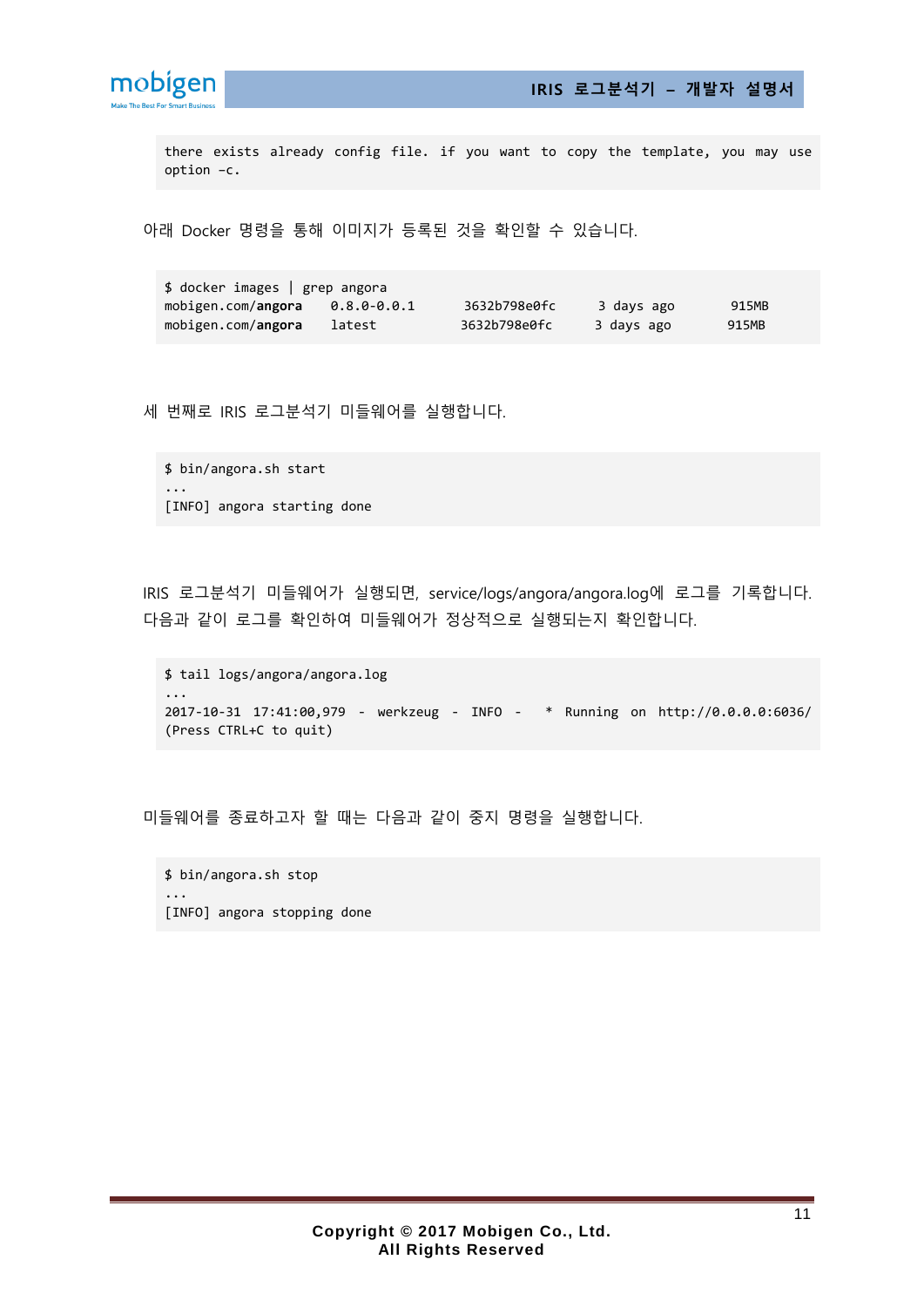



# <span id="page-11-0"></span>**3 외부 명령어 개발**

본 챕터에서는 간단한 예제를 통해 외부 명령어를 구현하는 방법에 대해 설명합니다.

#### <span id="page-11-1"></span>**3.1 외부 명령어 구현**

입력 받은 데이터의 단어 개수를 세는 외부 명령어 wordcount.py를 구현해 보겠습니다. 소스 코드에 대한 내용을 다음과 같이 설명합니다.

예제의 전체 소스 코드는 다음과 같습니다. 아래와 같이 wordcount.py 파일을 생성합니다.

```
$ echo -e "from angora.cmds.base import SimpleCommand
class SimpleWordCount(SimpleCommand):
    def execute(self, sqlCtx, df=None, parsed_args=None, *args, **kwargs):
        # input data
        data = df.collect()
        # word count
       wordcount = \{\} for _row in data:
            for _item in _row :
               for word in _item.split(" ") :
                   count = wordcount.get(word, 0)
                  wordcount[word] = count + 1 # output data make
       ret = [] for k, v in wordcount.items():
            ret.append({'word': k, 'count': v})
        # output data
        return sqlCtx.createDataFrame(ret)
" > wordcount.py
```
wordcount.py 소스 코드에 대한 설명은 다음과 같습니다.

먼저 외부 명령어 구현에 필요한 SimpleCommand를 import 합니다.

from angora.cmds.base import SimpleCommand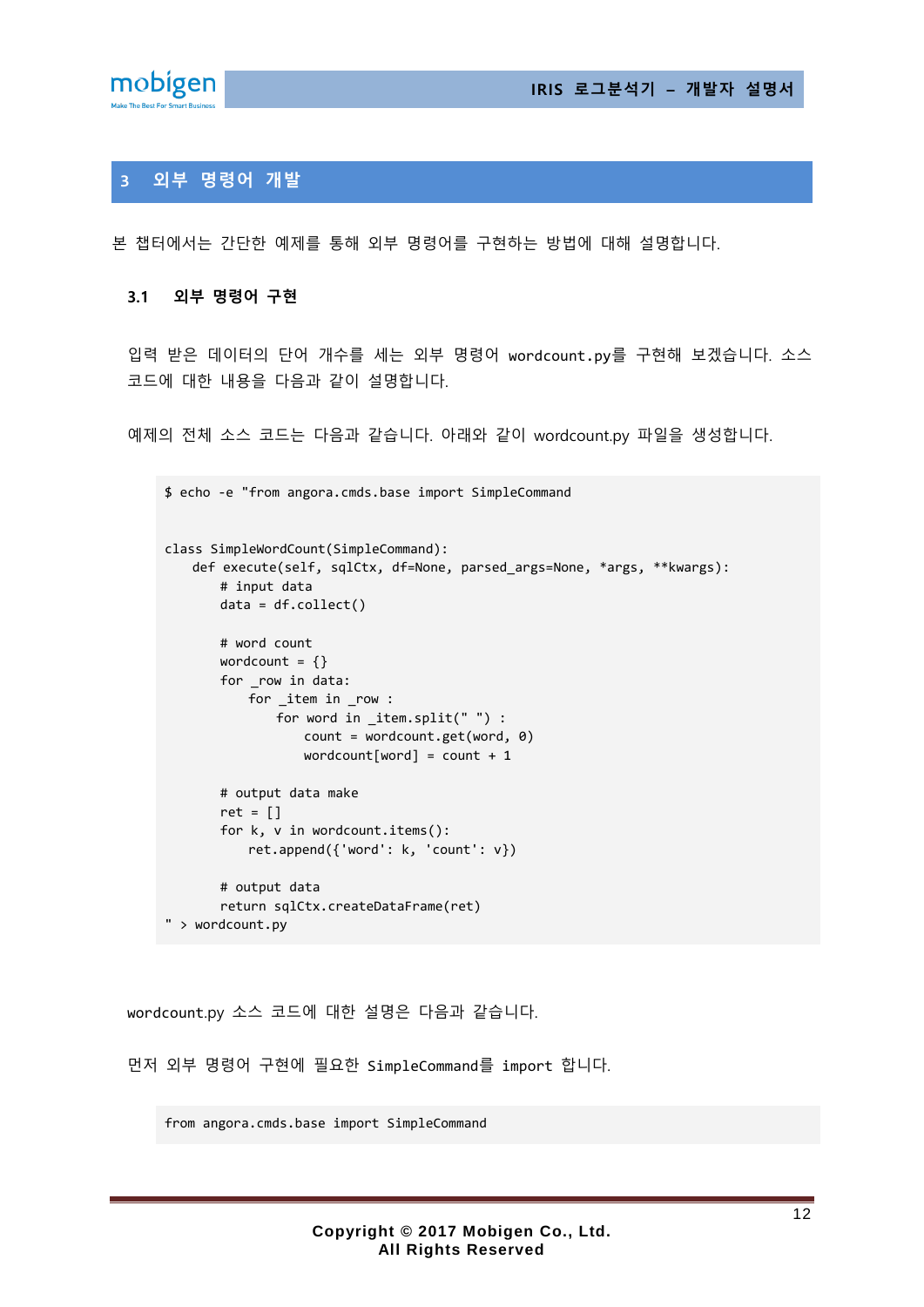

다음으로 SimpleCommand를 상속받는 SimpleWordCount 클래스를 정의합니다.

```
class SimpleWordCount(SimpleCommand):
```
다음으로 execute 메소드를 구현합니다.

```
 def execute(self, sqlCtx, df=None, parsed_args=None, *args, **kwargs):
    # input data
    data = df.collect()
    # word count
   wordcount = \{\} for _row in data:
        for _item in _row :
            for word in _item.split(" ") :
                count = wordcount.get(word, 0)
               wordcount[word] = count + 1 # output data make
   ret = []
    for k, v in wordcount.items():
        ret.append({'word': k, 'count': v})
    # output data
    return sqlCtx.createDataFrame(ret)
```
**def execute(self, sqlCtx, df=None, parsed\_args=None, \*args, \*\*kwargs):** execute 메소드는 입력 받은 데이터와 파라미터를 가지고 동작을 수행하는 함수입니다. execute 메소드의 입력과 출력은 항상 Spark의 DataFrame으로 고정되어있습니다.

메소드의 각 파라미터는 다음과 같습니다.

- **sqlCtx** Spark Context, 활성화 된 Spark Cilent 객체를 의미합니다.
- **df** 입력 데이터인 Spark DataFrame을 의미합니다.
- **parsed\_args** list형태의 파라미터를 받을 때 사용하는 옵션입니다. 본 예제에서는 사용 하지 않습니다.
- **\*args, \*\*kwargs** 검색 명령어 쿼리의 각 단계에 공통적으로 적용되는 positional/keyword argument 입니다. 각 명령어에 사용되는 argument가 다르게 사용되 므로 반드시 필요한 옵션입니다.

**data = df.collect()**

입력 받은 Spark DataFrame형태의 데이터를 로컬로 가져와 list형태로 변환합니다.

- 변환결과: list[Row, Row, ...]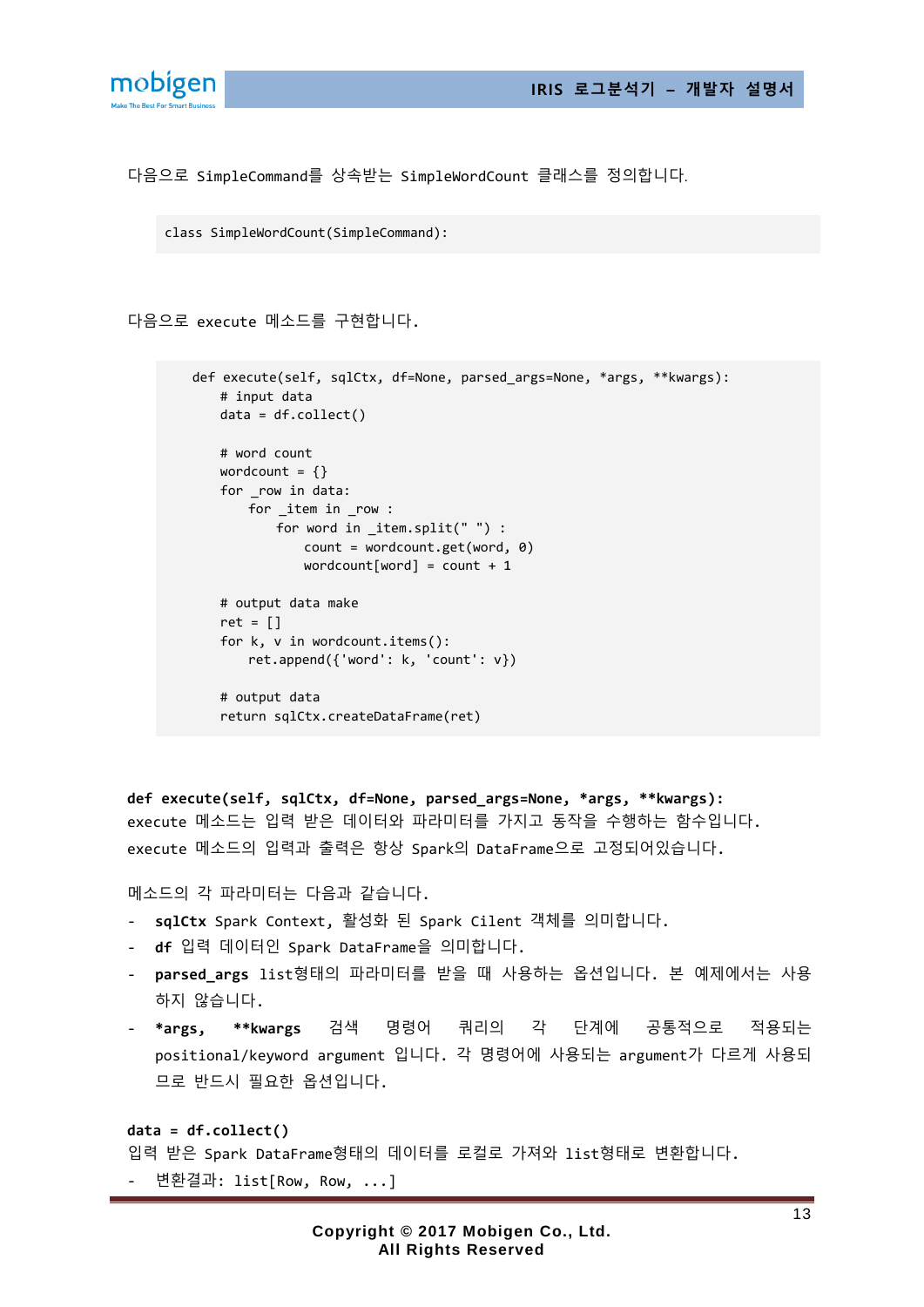

------- ------- ... ...

```
wordcount = {}
단어와 빈도수를 담기 위한 dict타입 변수를 선언합니다.
for _row in data:
   for _item in _row :
       for word in _item.split(" ") :
          count = wordcount.get(word, 0)
          wordcount[word] = count + 1
for loop 문을 통해 단어 별 빈도수를 계산합니다. 먼저 데이터에서 row를 하나씩 읽습니다.
해당 row의 item을 하나씩 꺼내 읽은 다음, item에 담긴 문자열 데이터를 하나씩 꺼내 공백
을 기준으로 word를 구분합니다. 각 word는 wordcount hash의 key로 저장하고 빈도수를
value에 누적합니다.
- wordcount hash: dict{word: 빈도수, word: 빈도수, ... }
ret = []
리턴 결과를 담기 위한 list타입 변수를 선언합니다. DataFrame을 생성하는데 사용합니다.
for k, v in wordcount.items():
    ret.append({'word': k, 'count': v})
빈도수 측정이 끝난 wordcount hash에서 key인 k는 'word'로 분류하고, value인 v는
'count'로 분류해 각각 {'word': k, 'count': v} 형태의 dict로 만들어 ret변수에 append
합니다.
- ret 변수: list[dict{'word': k, 'count': v}, ...]
return sqlCtx.createDataFrame(ret)
마지막으로 결과를 출력하기 위해 DataFrame으로 만들어 리턴합니다.
  - 리턴 DataFrame:
    count word
```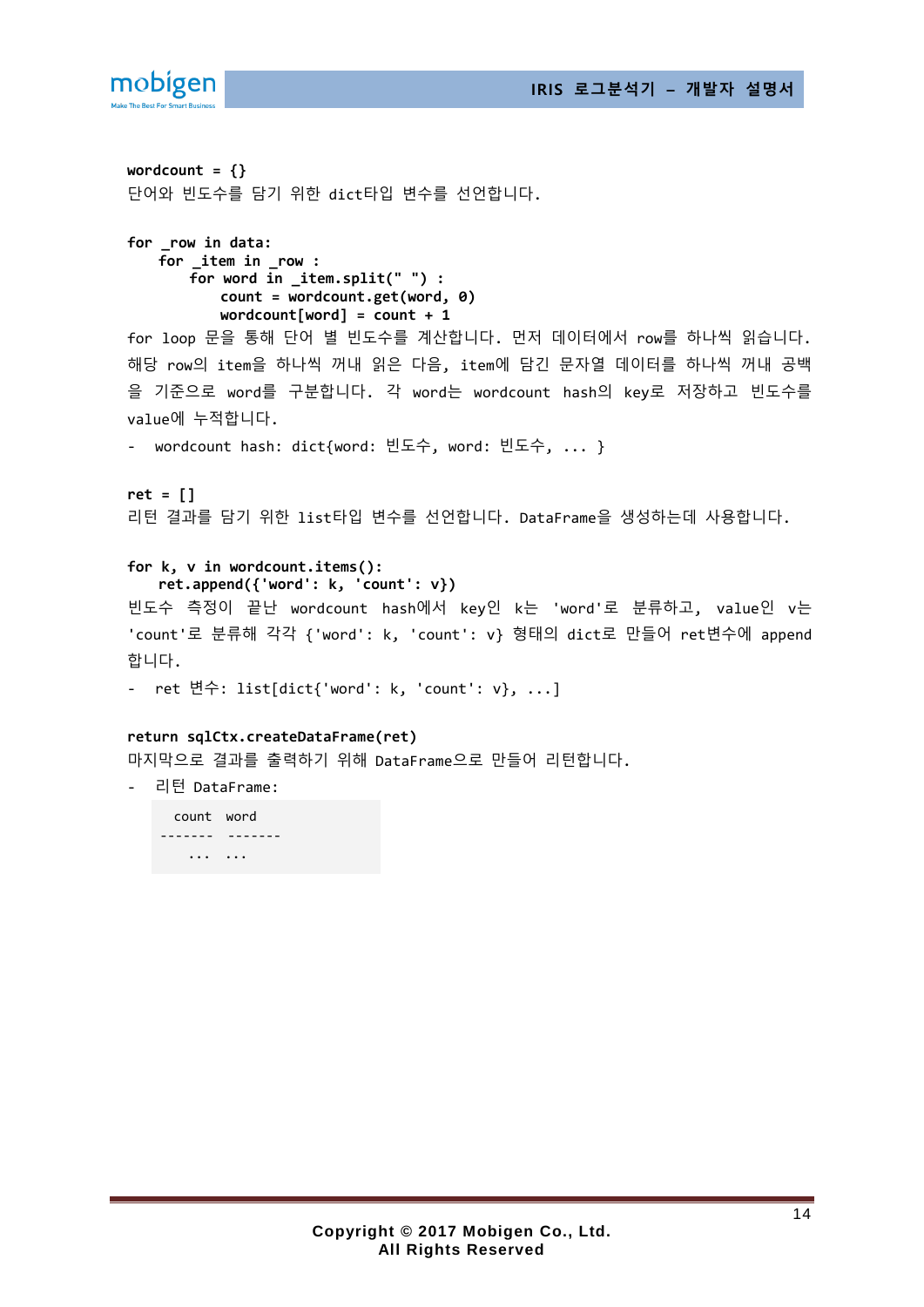

## <span id="page-14-0"></span>**3.2 분산처리를 위한 외부 명령어 구현**

앞서 **[3.1](#page-11-1) 외부 [명령어](#page-11-1)** 구현 의 예제와 동일한 기능을 하는 외부 명령어 wordcount2.py를 Spark 함수를 활용해 구현해 보도록 하겠습니다. 아래와 같이 wordcount2.py 파일을 생성합니 다.

```
$ echo -e "from angora.cmds.base import SimpleCommand
```

```
class SimpleWordCount2(SimpleCommand):
    def execute(self, sqlCtx, df=None, parsed_args=None, *args, **kwargs):
       return df.rdd.flatMap(lambda row: row) \\
           .flatMap(lambda item: item.split(" ")) \\
          .map(lambda word: (word, 1)) \\
           .reduceByKey(lambda x, y: x + y) \\
            .toDF(['word', 'count'])" > wordcount2.py
```
execute 메소드의 각 단계는 다음과 같습니다.

#### **df.rdd**

먼저 입력 받은 데이터(Spark DataFrame)를 Spark RDD로 변환합니다. RDD는 Spark에서 사 용하는 특수한 구조의 데이터 객체로서 DataFrame과 상호 변환이 가능합니다.

#### **.flatMap(lambda row: row)**

rdd의 flatMap함수를 통해 각 row의 하나의 요소로 갖는 list 구조로 변환합니다. flatMap 함수는 이중 list 구조로 되어있는 각 row를 1줄의 list 구조로 변환하는 Spark RDD 함수입 니다.

- 변환결과: list[row, row, ...]

#### **.flatMap(lambda item: item.split(" "))**

변환한 list의 각 요소를 space를 기준으로 split(잘라내기)하여 word를 분리합니다. flatMap 함수를 통해 이중 list 구조로 되어있는 각 item 내 단어를 1줄의 list 구조로 변환 합니다.

- split 결과: list[item[단어, 단어, ...], item[단어, 단어, ...], ...]
- flatMap 결과: list[단어, 단어, ...]

#### **.map(lambda word: (word, 1))**

빈도수 계산을 위해 rdd의 map함수로 list의 요소를 (단어, 1) key-value-pair 형태로 변환 합니다. 이때 단어는 key, 출현빈도 1은 value가 됩니다.

- 변환결과: list[(단어, 1), (단어, 1), ...]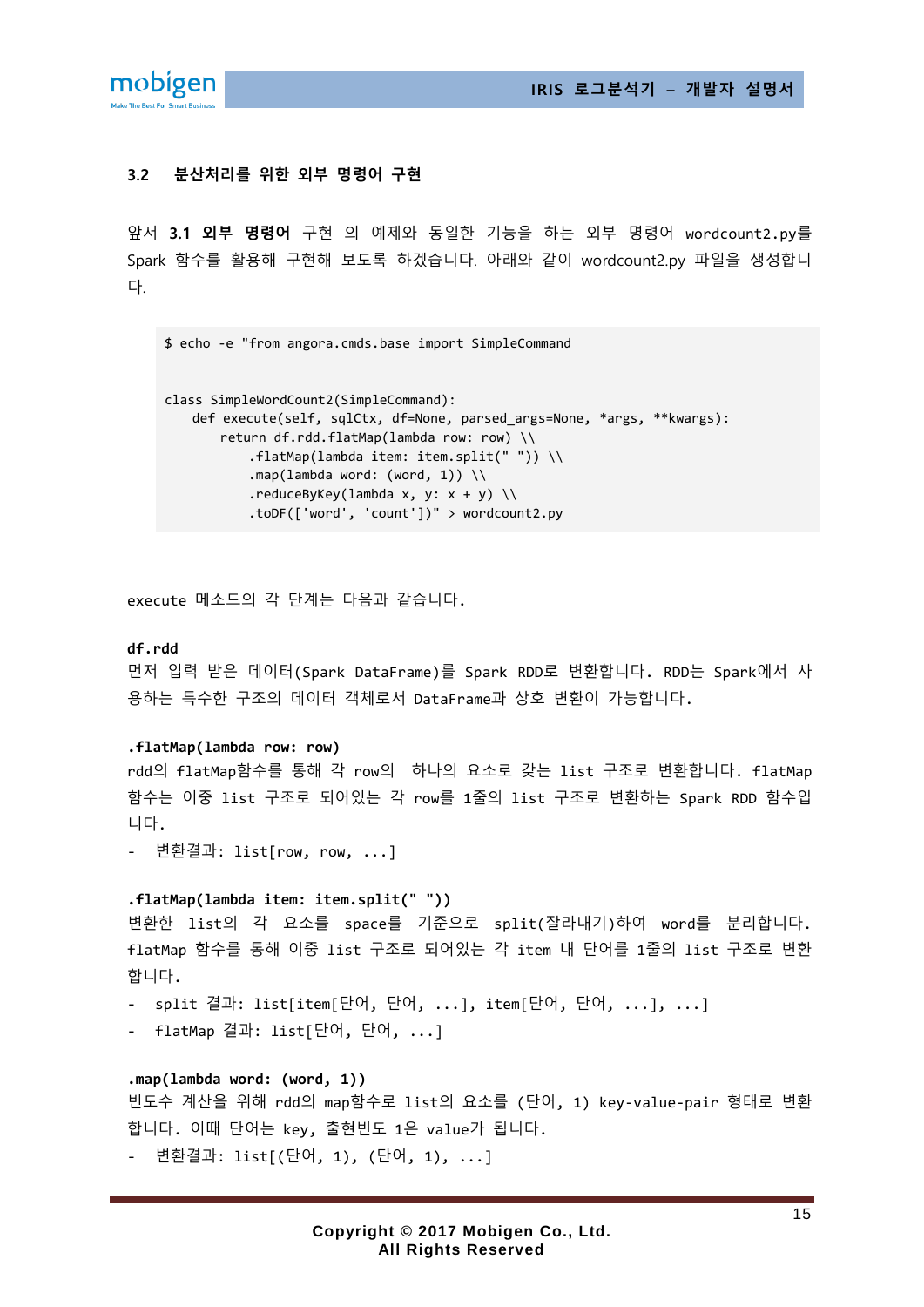

**.reduceByKey(lambda x, y: x + y)** reduceByKey 함수를 통해 각 단어 별 출현 빈도를 합산합니다. - 변환결과: list[(단어, 2), (단어, 3), ...]

**.toDF(['word', 'count'])**

마지막으로 결과를 리턴하기 위해 데이터프레임 형태로 변환합니다.

- 리턴 DataFrame:

| word             | count    |
|------------------|----------|
|                  |          |
| $\bullet\bullet$ | $\cdots$ |

앞서 작성한 **[3.1](#page-11-1)** 의 wordcount 예제와 wordcount2 예제는 동일한 동작을 수행하는 명령어 입 니다. 그러나 wordcount 예제는 python 으로만 작성되어 분산 환경을 제대로 사용할 수 없습 니다. 분산 환경의 IRIS 로그분석기 미들웨어를 통해 적절한 분산처리를 해야 하는 경우라면 본 챕터의 wordcount2 예제와 같이 Spark 함수를 사용해 명령어를 제작해야 합니다.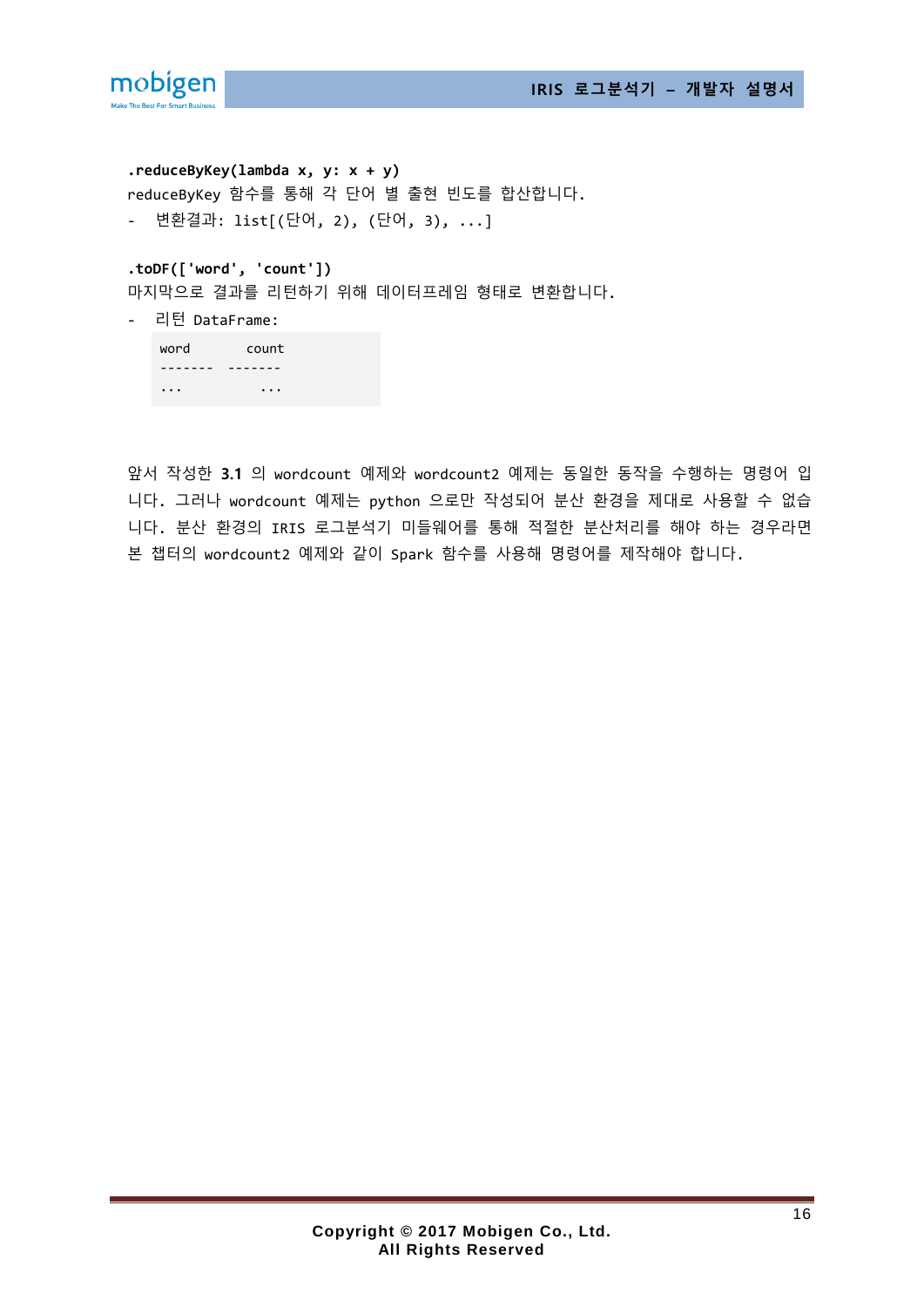

#### <span id="page-16-0"></span>**3.3 Standalone 버전 미들웨어의 외부명령어 등록**

구현한 명령어를 사용하기 위해서는 angora.conf 설정 파일을 수정해 명령어를 등록하는 과정 이 필요합니다.

external\_command\_path는 외부 명령어들의 위치를 나타내는 경로입니다. 아래와 같이 설정하 면 \$ANGORA\_HOME/external 경로를 참조하여 외부 명령어를 찾게 됩니다.

```
$ vi $ANGORA_HOME/conf/angora.conf
...
external command path: lib/external
...
```
절대경로인 경우 해당 위치를 그대로 사용하고, 상대경로인 경우(시작 경로가 / 이 아닌 경우) \$ANGORA HOME을 기준으로 명령어의 위치를 설정합니다.

```
angora (== $ANGORA_HOME)
\sqcup lib
    └── external
          ├── bar
           \sqcup __init__.py
          - foo.py
          ├── wordcount.py
           ├── wordcount2.py
          - foobar.zip
```
경로 설정이 끝나면 \$ANGORA\_HOME 디렉토리 아래에 lib/external 디렉토리를 생성하고, **[3.1](#page-11-1)** 의 wordcount 예제와 **[3.2](#page-14-0)**의 wordcount2 예제를 해당 디렉토리에 복사합니다.

\$ mkdir –p \$ANGORA\_HOME/lib/external && cp wordcount.py \$ANGORA\_HOME/lib/external && cp wordcount2.py \$ANGORA\_HOME/lib/external

아래와 같이 import를 통해 해당 명령어가 올바르게 인식되는지 확인 할 수 있습니다.

\$ cd \$ANGORA\_HOME/lib/external && python

>>> import wordcount

>>> wordcount.SimpleWordCount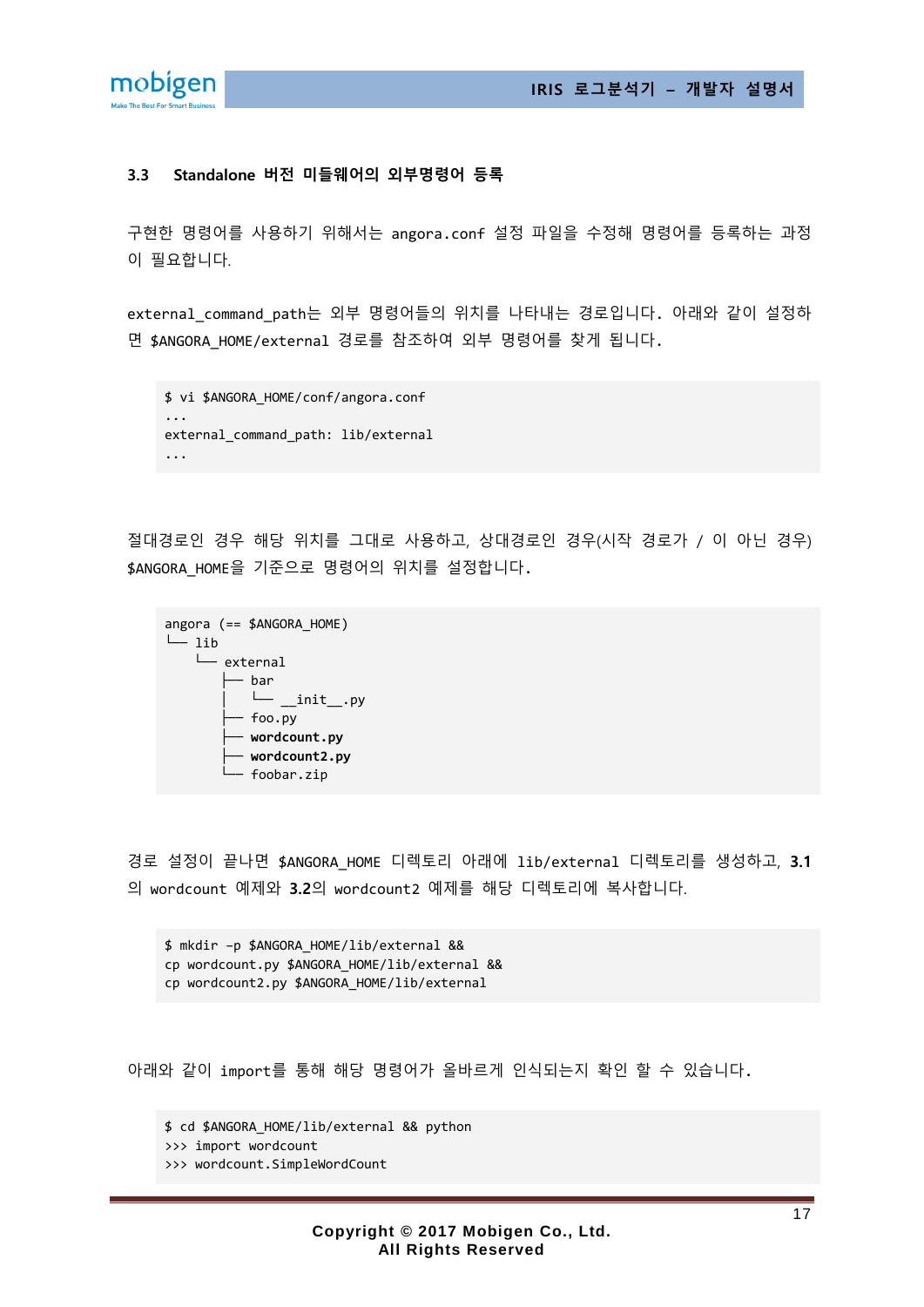



<class 'wordcount.SimpleWordCount'> >>> import wordcount2 >>> wordcount.SimpleWordCount2 <class 'wordcount.SimpleWordCount2'>

미들웨어를 재시작하면 수정 된 설정이 적용됩니다.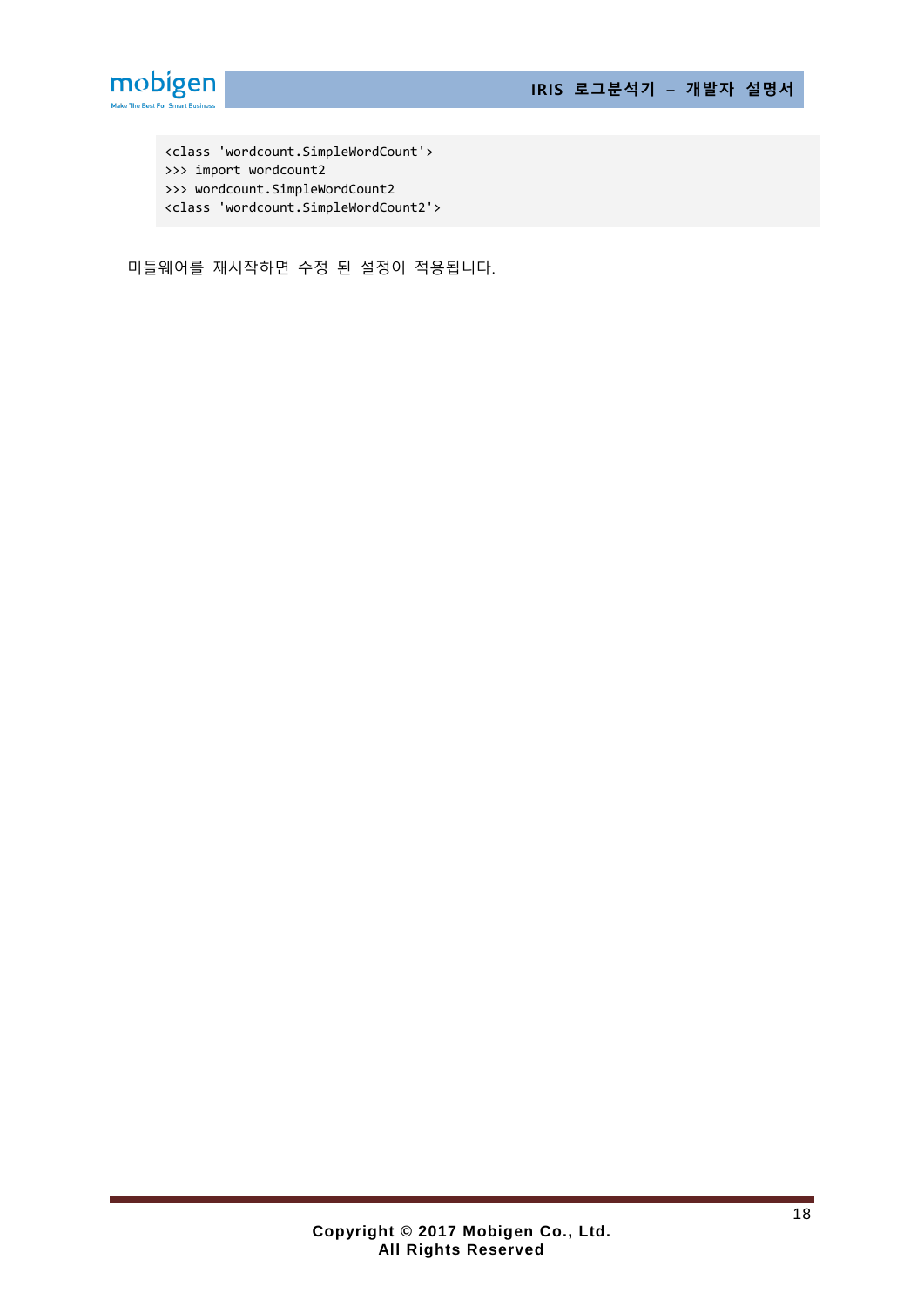**IRIS 로그분석기 – 개발자 설명서**



#### <span id="page-18-0"></span>**3.4 Docker 버전 미들웨어의 외부명령어 등록**

Docker 버전의 IRIS 로그분석기 미들웨어는 호스트 서버의 service 디렉토리를 공유하여 사용 합니다. service 디렉토리는 Docker 버전 미들웨어의 /mount 디렉토리와 연결되어 있습니다.

외부 명령어를 적용하기 위해서는 외부 명령어 파일을 호스트 서버의 service 디렉토리에 생 성하고, 외부 명령어 경로를 /mount를 기준으로 설정해야 합니다.

먼저, **[2.2.1](#page-7-1)**의 service 디렉토리를 기준으로 lib/external 디렉토리를 생성하고,

\$ mkdir –p lib/external

챕터 **[3.1](#page-11-1)**의 wordcount 예제와 챕터 **[3.2](#page-14-0)**의 wordcount2 예제를 해당 디렉토리에 생성합니다.

- wordcount.py 예제

\$ echo -e "from angora.cmds.base import SimpleCommand

```
class SimpleWordCount(SimpleCommand):
    def execute(self, sqlCtx, df=None, parsed_args=None, *args, **kwargs):
        # input data
        data = df.collect()
        # word count
       wordcount = \{\} for _row in data:
            for _item in _row :
                for word in _item.split(" ") :
                   count = wordcount.get(word, 0)
                  wordcount[word] = count + 1 # output data make
       ret = [] for k, v in wordcount.items():
            ret.append({'word': k, 'count': v})
        # output data
        return sqlCtx.createDataFrame(ret)
" >> lib/external/wordcount.py
```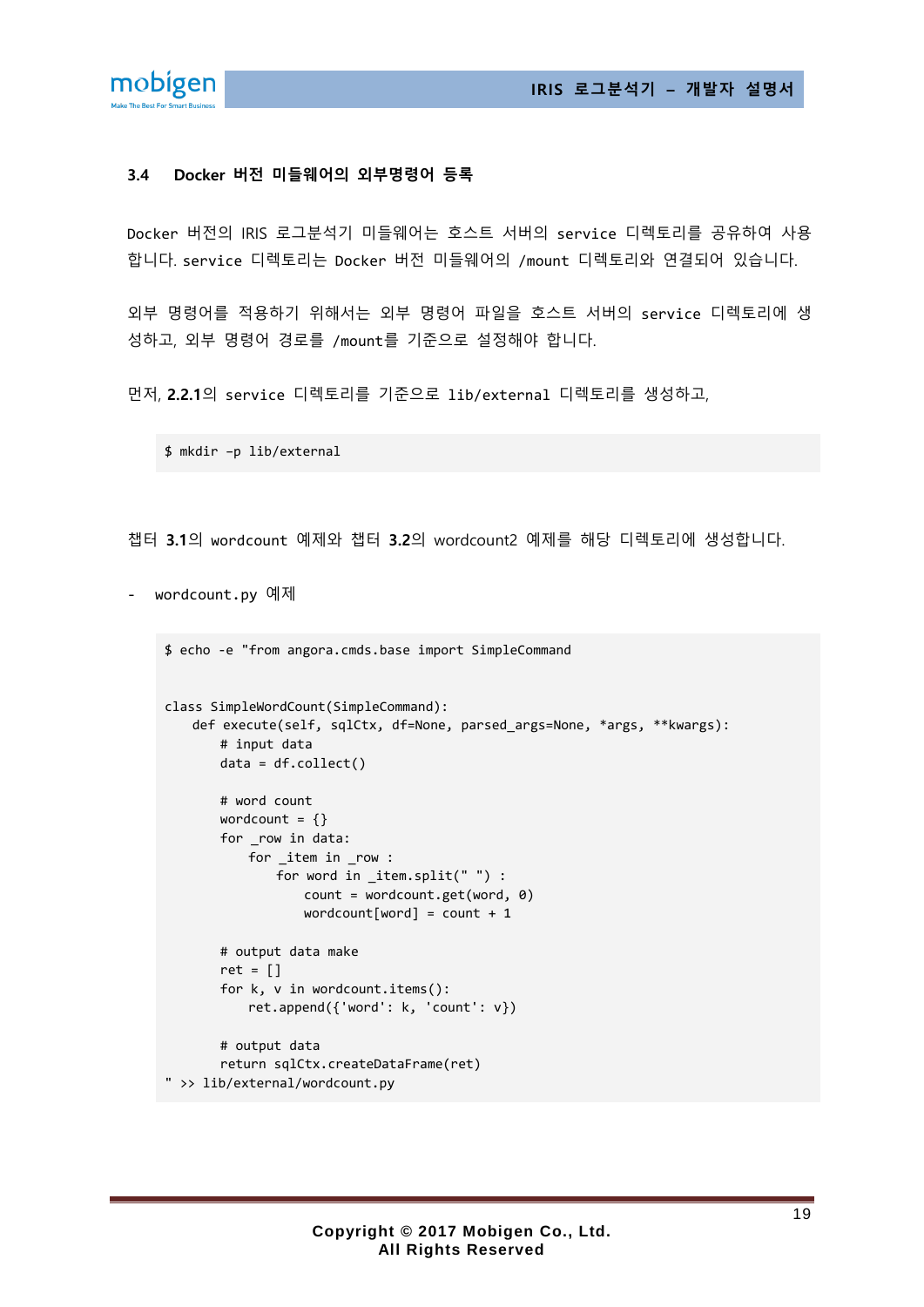



- wordcount2.py 예제

```
$ echo -e "from angora.cmds.base import SimpleCommand 
class SimpleWordCount2(SimpleCommand):
    def execute(self, sqlCtx, df=None, parsed_args=None, *args, **kwargs):
        return df.rdd.flatMap(lambda row: row)
            .flatMap(lambda item: item.split(" "))
            .map(lambda word: (word, 1))
            .reduceByKey(lambda x, y: x + y)
            .toDF(['word', 'count'])" >> wordcount2.py
```
설정파일의 external command path 항목을 수정해 외부 명령어 경로를 설정합니다.

\$ vi conf/angora/angora.conf ... external\_command\_path: /mount/lib/external

미들웨어를 재시작하면 수정 된 설정이 적용됩니다.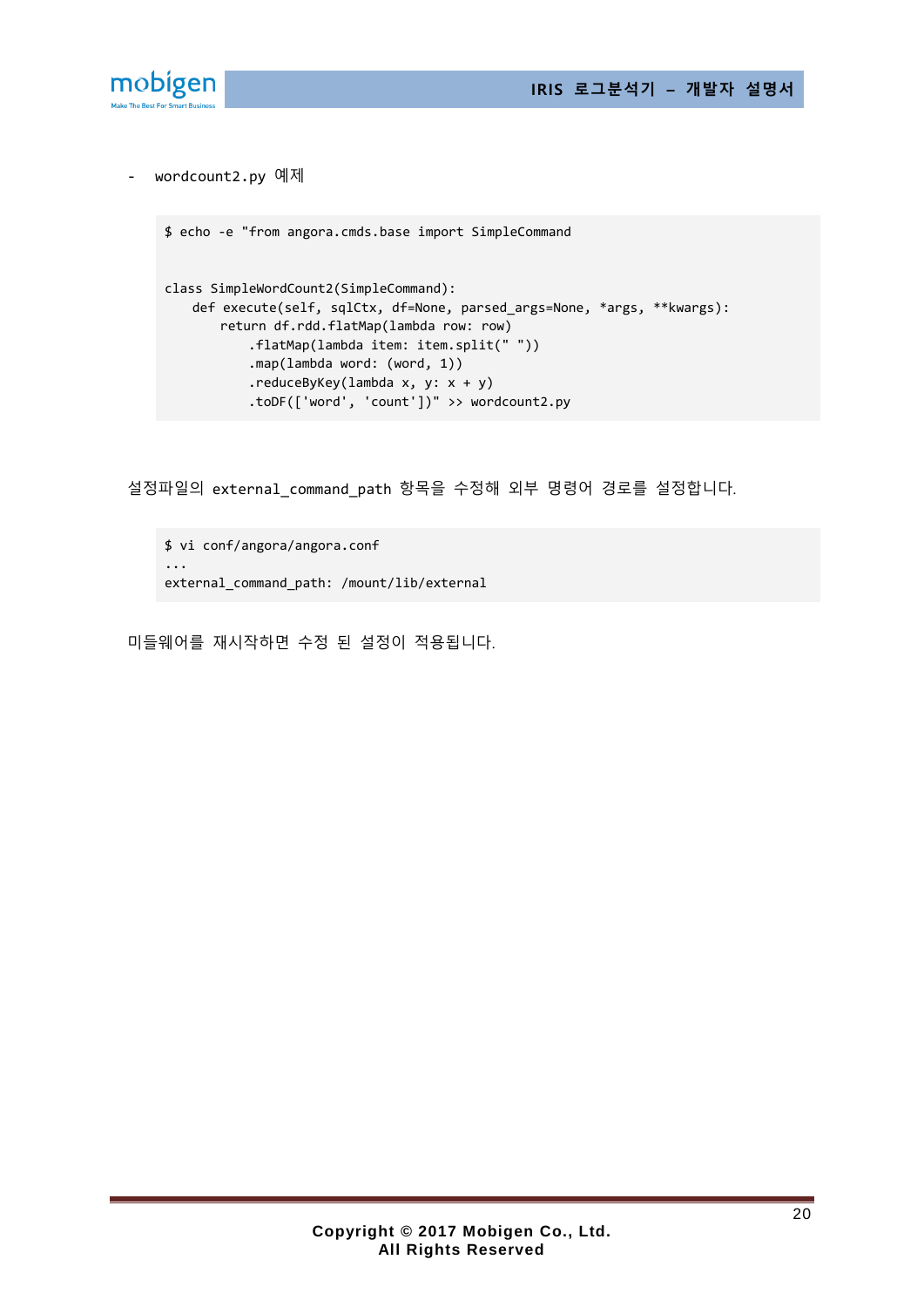

#### <span id="page-20-0"></span>**3.5 미들웨어 외부 명령어 실행**

본 챕터에서는 생성한 외부 명령어를 실행하고 결과를 확인하는 방법을 설명합니다. [3.3](#page-16-0) 또는 [3.4](#page-18-0) 챕터를 참조하여 외부 명령어를 등록합니다. 변경된 설정을 적용하기 위해서는 미들웨어를 다시 시작 해야 합니다.

- Standalone 버전

\$ angora engine stop && angora engine start

- Docker 버전 (service 경로 기준)
	- \$ bin/angora.sh stop && bin/angora.sh start

IRIS 로그분석기 미들웨어는 RESTful 연결을 위한 API를 제공합니다. 아래는 curl 명령을 사용해 미들웨어의 RESTful API를 사용하는 예 입니다.

먼저, wordcount 예제에 사용할 데이터파일인 tmp.csv를 현재 경로에 생성합니다.

- Standalone 버전

\$ cd \$ANGORA\_HOME && echo -e "fieldA,fieldB,fieldC apple,house,company house,fruit,car apple company house,fruit,car apple pencil,house fruit car,apple company" > tmp.csv

- Docker 버전 (service 경로 기준)

\$ echo -e "fieldA,fieldB,fieldC apple,house,company house,fruit,car apple company house,fruit,car apple pencil,house fruit car,apple company" > tmp.csv

IRIS 로그분석기 미들웨어의 모든 RESTful 요청에는 사용자 계정에 대한 토큰정보가 필요합니다. 외부 명령어 요청을 보내기에 앞서 사용자 계정에 대한 토큰을 발급받아야 합니다.

\$ curl -X POST "http://localhost:6036/angora/auth" \ -H "Content-Type: application/json" \ -d '{"id" : "test", "password" : "test"}' | grep token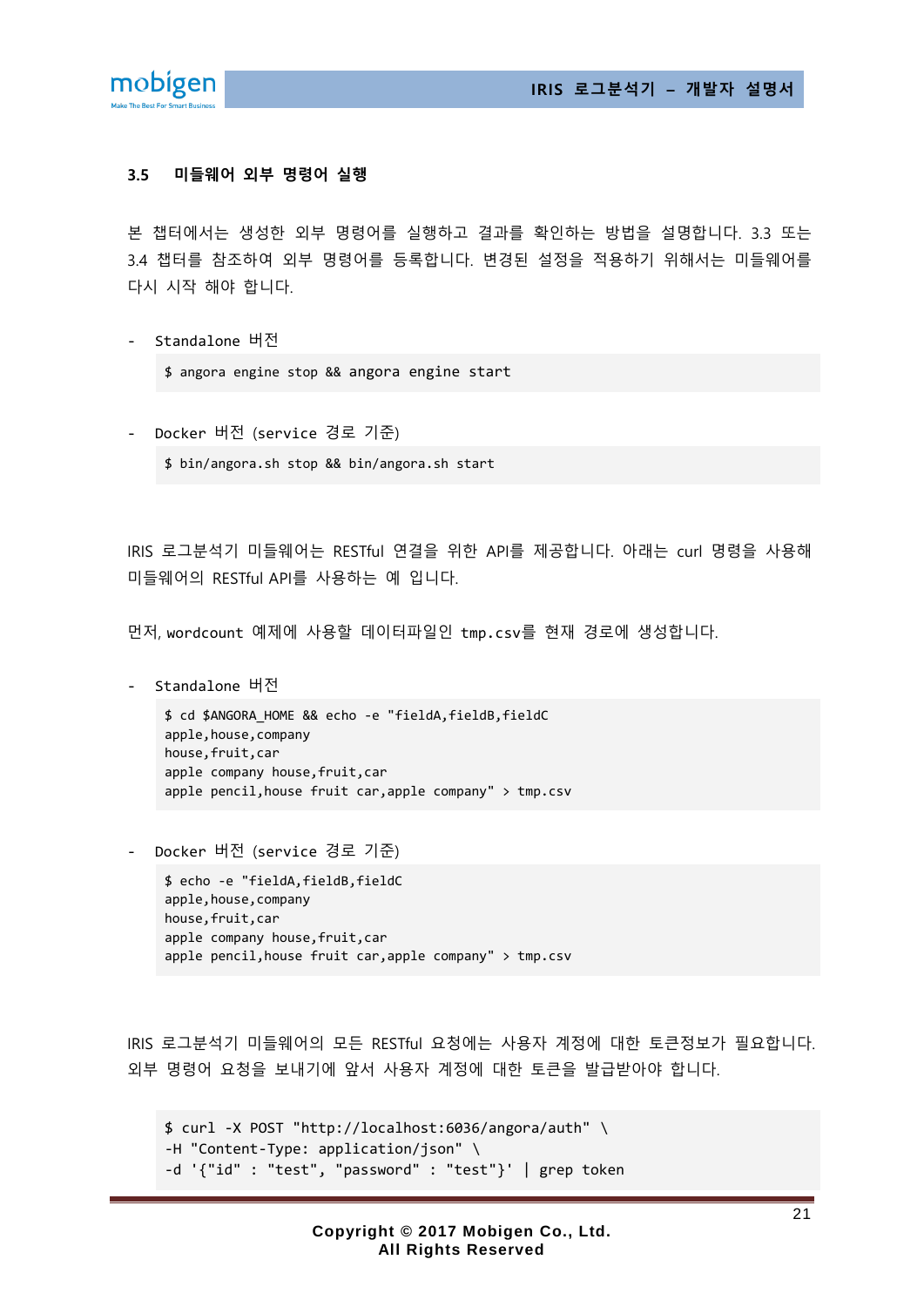

다음과 같이 토근정보를 얻을 수 있습니다.

"token": "**dGVzdC1hOWMwMjkwOC1mZTBmLTQ3ZmItYjdkMC01NWZkYjZhOWIyM2Q=**"

발급 받은 토큰정보를 Authorization: Angora "<token>" 형태로 Request Header에 추가하 고, 다시 curl을 통해 외부 명령어 사용을 요청합니다. 만약 사용자 토큰이 만료되어 사용할 수 없게 된 경우 토큰을 재발급 받아야 합니다.

외부 명령어는 미들웨어의 내부 명령어인 angora search 명령을 통해 결과를 확인해 볼 수 있 습니다. angora search는 문자열을 명령어 쿼리로 받아들이는 명령어입니다. curl의 -d 옵션으로 Request Body에 아래와 같이 json 형태로 명령어를 전달합니다.

- Standalone 버전

\$ curl -X GET "http://localhost:6036/angora/search" \ -H "Authorization: Angora **dGVzdC1hOWMwMjkwOC1mZTBmLTQ3ZmItYjdkMC01NWZkYjZhOWIyM2Q=**" \ -H "Content-Type: application/json" \ -d '{"q" : "hdfs csv read file://'\$ANGORA\_HOME'/tmp.csv | search \* | wordcount"}'

- Docker 버전 (service 경로 기준)

\$ curl -X GET "http://localhost:6036/angora/search" \ -H "Authorization: Angora **dGVzdC1hOWMwMjkwOC1mZTBmLTQ3ZmItYjdkMC01NWZkYjZhOWIyM2Q=**" \ -H "Content-Type: application/json" \ -d '{"q" : "hdfs csv read file:///mount/tmp.csv | search \* | wordcount"}'

#### **hdfs csv read <파일경로>**

<파일경로>에 해당하는 파일의 내용을 데이터소스로 읽어옵니다.

#### **search \***

모든 데이터를 읽어 옵니다.

#### **wordcount**

본 매뉴얼에서 구현한 외부 명령어 입니다. 전달 받은 데이터를 통해 wordcount를 수행합니다.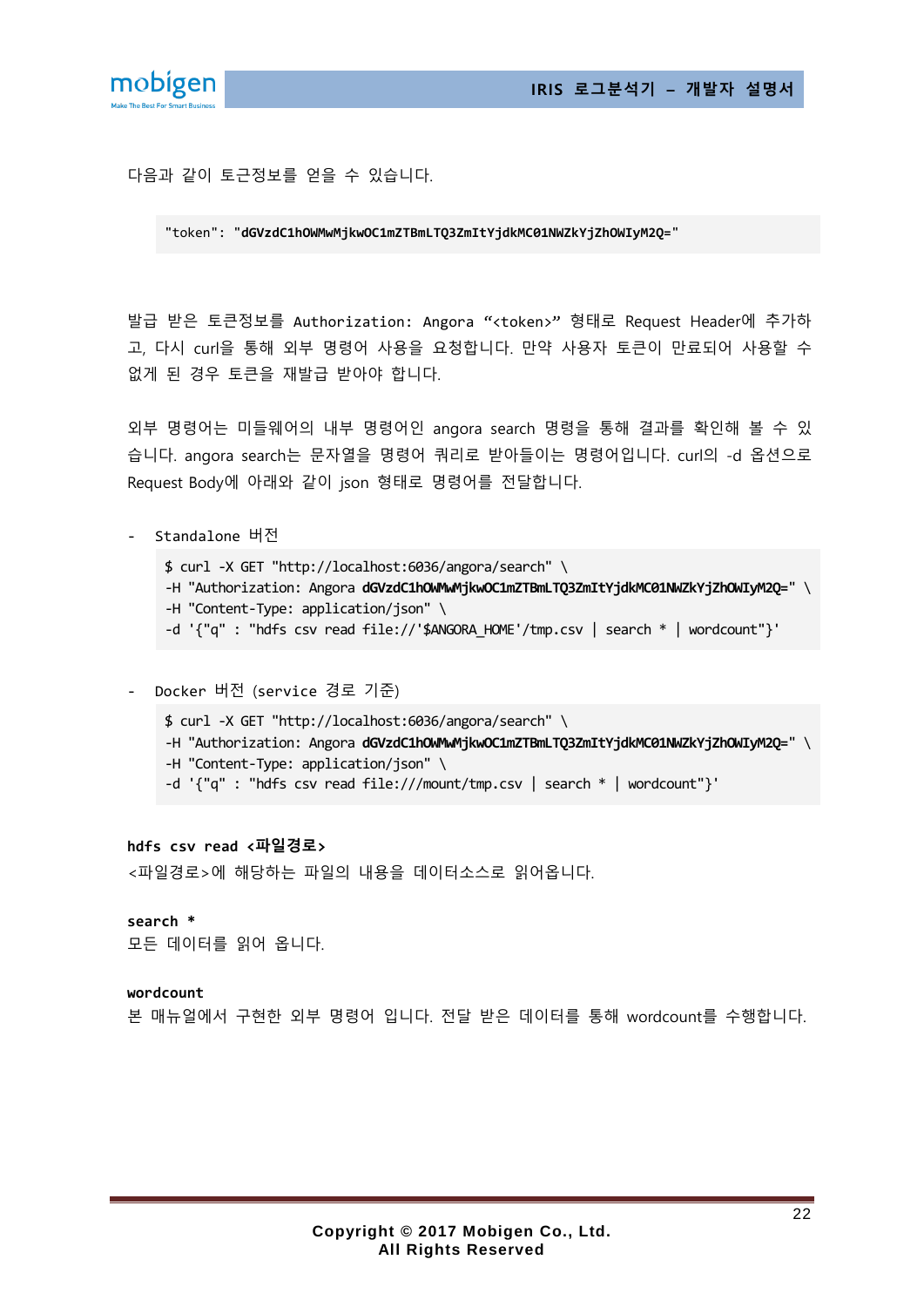

아래는 위에서 설명한 두 번의 curl 명령을 하나로 합친 스크립트 입니다.

```
- Standalone 버전
```

```
$ curl -X GET "http://localhost:6036/angora/search" \
-H "Authorization: Angora $(curl -s -X POST "http://localhost:6036/angora/auth" \
-H "Content-Type: application/json" \
-d '{"id" : "test", "password" : "test"}' | \
grep token | awk -F "[\"]" '{printf $4"\n"}')" \
-H "Content-Type: application/json" \
-d '{"q" : "hdfs csv read file://'$ANGORA_HOME'/tmp.csv | search * | wordcount"}'
```
- Docker 버전 (service 경로 기준)

```
$ curl -X GET "http://localhost:6036/angora/search" \
-H "Authorization: Angora \
$(curl -s -X POST "http://localhost:6036/angora/auth" \
-H "Content-Type: application/json" \
-d '{"id" : "test", "password" : "test"}' | \
grep token | awk -F "[\"]" '{printf $4"\n"}')" \
-H "Content-Type: application/json" \
-d '{"q" : "hdfs csv read file:///mount/tmp.csv | search * | wordcount"}'
```
다음과 같이 json 형식으로 결과를 얻을 수 있습니다.

```
{
   "fields": [
     {
       "type": "TEXT",
        "name": "word"
     },
     {
        "type": "LONG",
        "name": "count"
     }
   ],
   "results": [
    \Gamma "pencil",
       1
     ],
     [
        "apple",
       4
     ],
    \Gamma "car",
```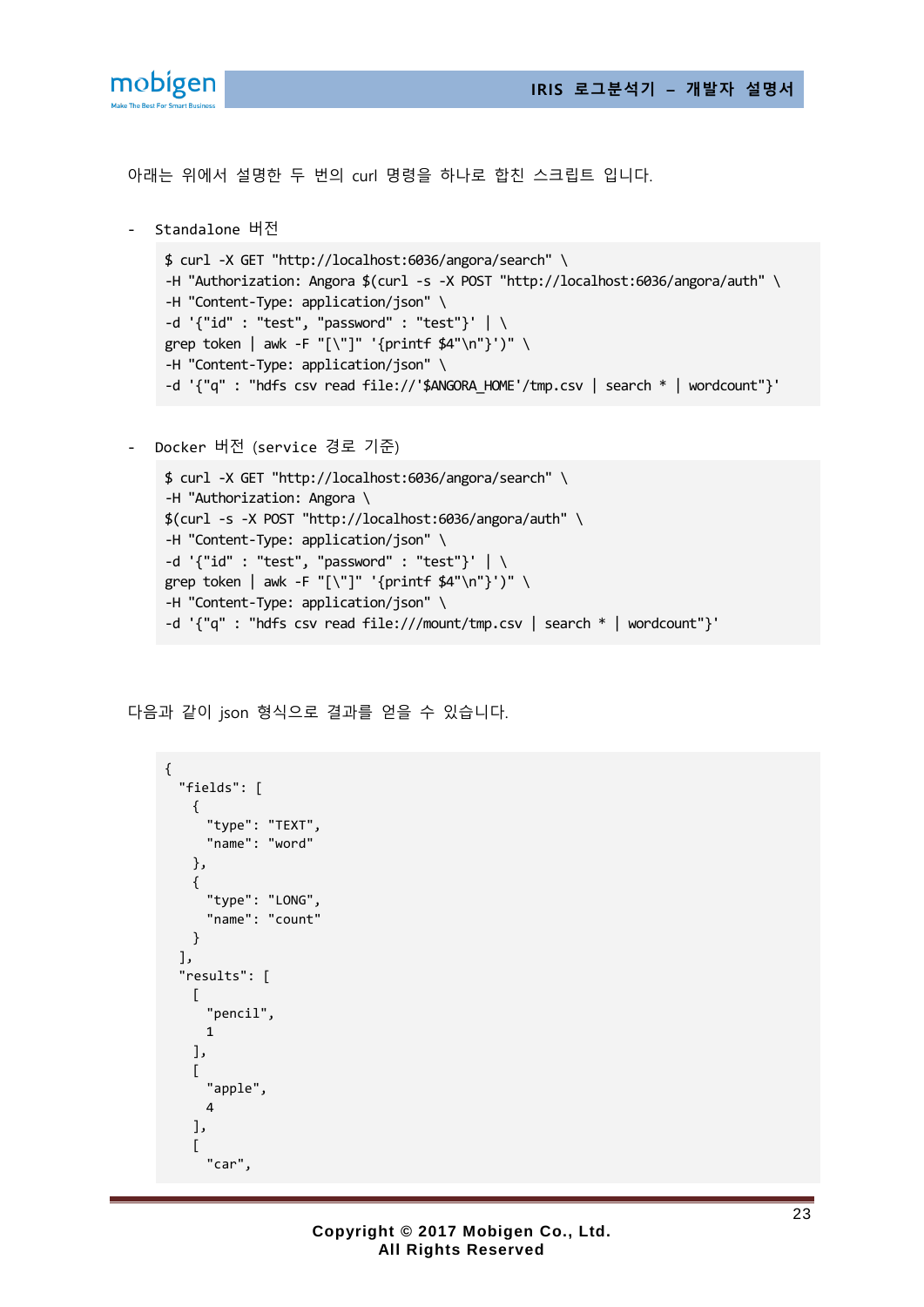

}

 3 ],  $\Gamma$  "company", 3 ],  $\Gamma$  "fruit", 3 ],  $\lceil$  "house", 4 ] ]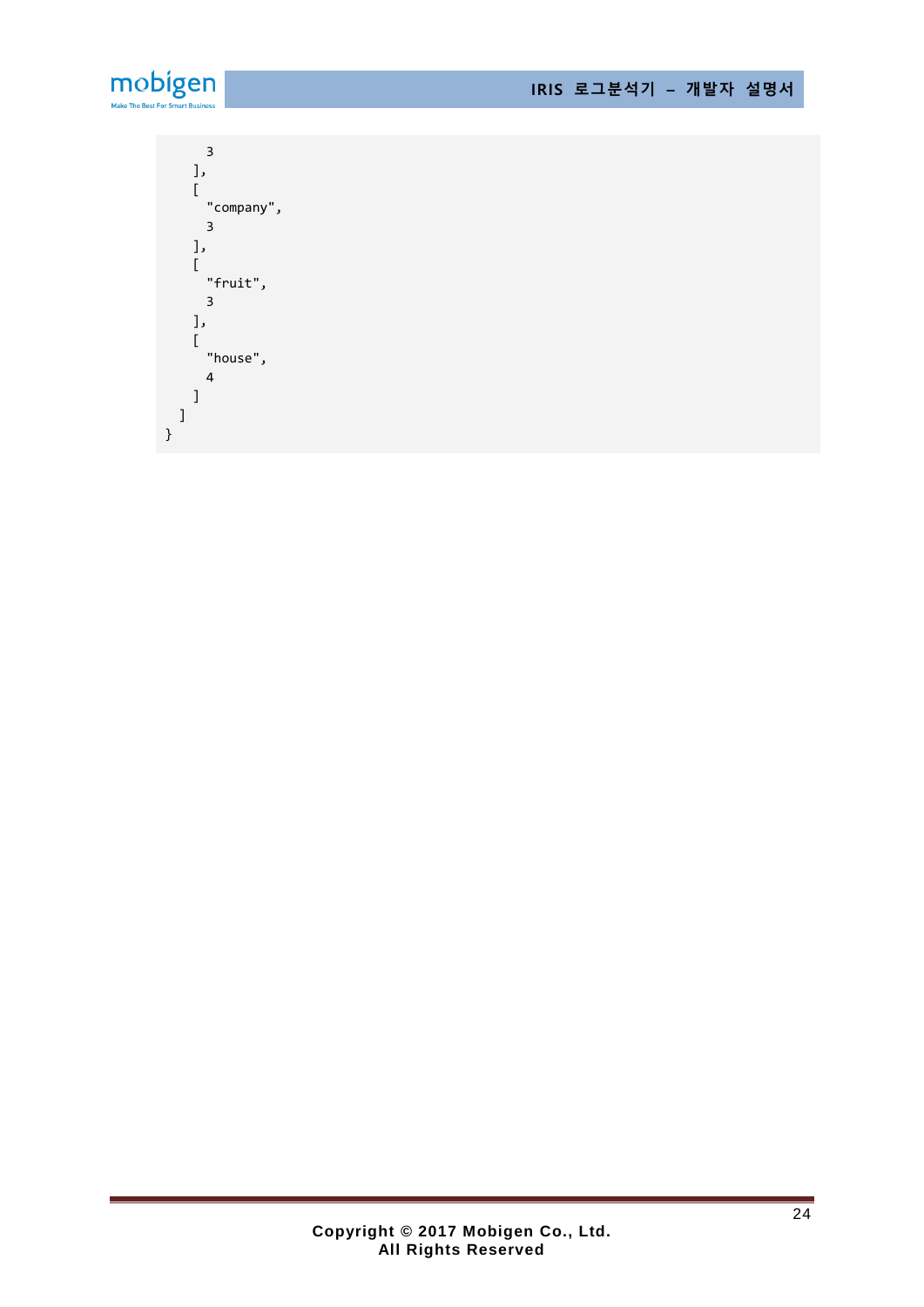

#### <span id="page-24-0"></span>**3.6 유닛 테스트**

unitest 라이브러리를 이용한 유닛 테스트 (test\_wordcount.py) 예제 입니다. 본 매뉴얼에서 는 execute 메소드를 테스트 합니다.

```
import unittest
from pyspark import SparkContext, SQLContext
from wordcount import SimpleWordCount
class WordCountTests(unittest.TestCase):
    sqlCtx = None
    @classmethod
    def setUpClass(cls):
        sc = SparkContext('local')
        WordCountTests.sqlCtx = SQLContext(sc)
       WordCountTests.version = str(WordCountTests.sqlCtx. sc.version)
    def setUp(self):
        data = [["apple company"], ["apple money"], ["money pencil car"]]
       self.test df = WordCountTests.sqlCtx.createDataFrame(data)
   def test parse(self):
        command = SimpleWordCount()
        self.assertEqual("Test wordcount", command.parse("Test wordcount"))
    def test_execute(self):
        command = SimpleWordCount()
        parsed_args = command.parse("")
        df = command.execute(WordCountTests.sqlCtx, self.test_df, parsed_args)
        df = df.filter(df['word'] == 'money').select(df['count'])
        self.assertEqual(2, df.collect()[0][0])
if name == " main ":
```
unittest.main()

#### **def setUpClass(cls):**

Spark에서 테스트를 실행시키기 위해, SparkContext 및 SQLContext를 초기화 합니다.

#### **def setUp(self):**

해당 단계에서는 SQLContext.range API를 통해 텍스트 데이터를 갖고 있는 Spark DataFrame을 생성합니다. 해당 함수는 매 테스트마다 호출되며, 아래 테스트에서 사용 하도록 할 것 입니다. 테스트의 사용되는 텍스트 데이터는 다음과 같습니다. - 데이터: [["apple company"], ["apple money"], ["money pencil car"]]

> **Copyright © 2017 Mobigen Co., Ltd. All Rights Reserved**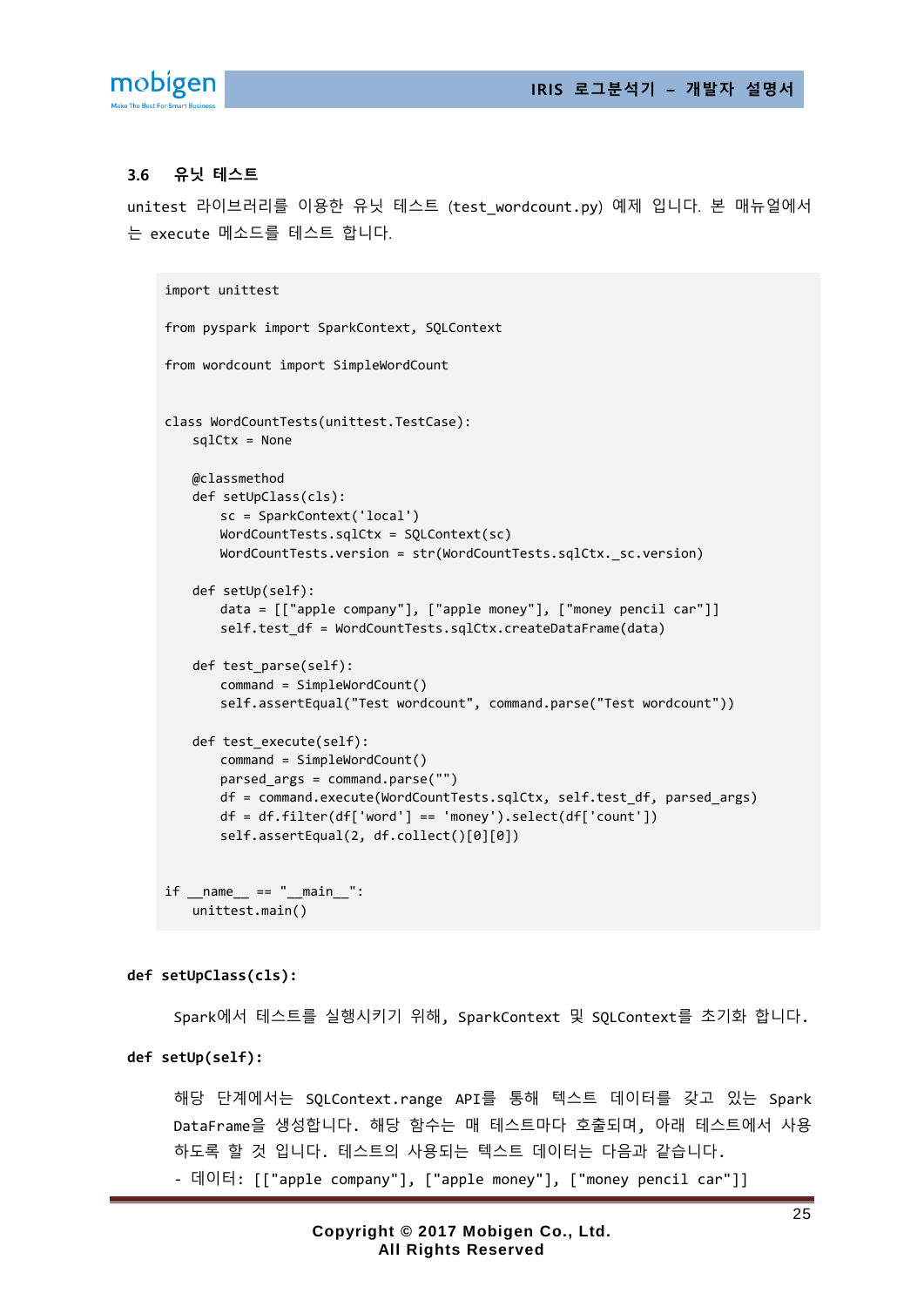

#### **def test\_parse(self):**

해당 메소드 만들어진 wordcount 명령어의 인자를 파싱하는 parse 메서드 부분을 테스 트 하고 있습니다. 해당 명령어는 parse 메서드를 구현하지 않았기 때문에 입력 받은 'Test wordcount' 문자열을 그대로 리턴하는 것을 확인하고 있습니다.

#### **def test\_execute(self):**

해당 메소드 만들어진 wordcount 명령어의 인자 피싱 및 실행 부분을 테스트 하고 있습 니다. 전달 받은 테스트 데이터의 wordcount 수행 후 'money' 단어의 빈도수가 2인 것 을 확인하고 있습니다.

작성된 유닛 테스트는 아래와 같이 테스트를 실행합니다.

\$ python -m unittest test\_wordcount

실행 하게 되면, 아래와 같은 결과가 콘솔에 출력되게 됩니다.

```
..
----------------------------------------------------------------------
Ran 2 tests in 10.402s
OK
```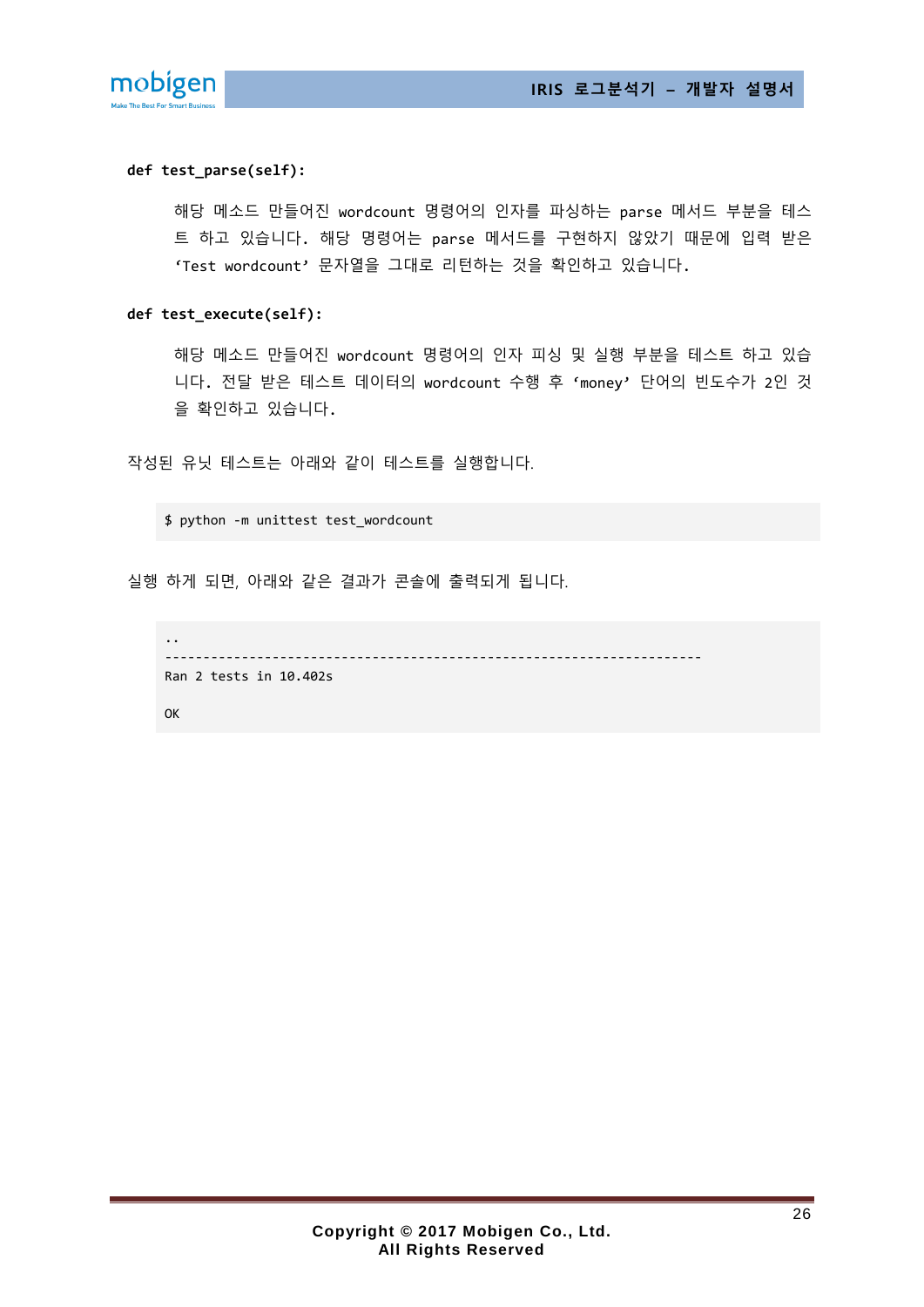

# <span id="page-26-0"></span>**4 기본 API 상세 소개**

#### <span id="page-26-1"></span>**4.1 SimpleCommand 클래스**

아래는 외부 명령어 작성을 위해 상속받아야 하는 angora.cmds.SimpleCommand의 구현 입니 다.

```
class SimpleCommand(BaseCommand):
    def parse(self, raw_args, *args, **kwargs):
       . . . .
        Parse given raw arguments.
        Parameters
        ----------
        raw_args : str
          List of arguments. This is produced by ``shlex.shlex()``. For example,
            a query string, ``search aa bb`` passes ``'aa bb'`` as
            ``raw_args``.
        *args, *kwargs : extra arguments and keyword arguments, optional
        Returns
        -------
 """
       args = # parse `raw args`.
        return parsed_args
    def execute(self, sqlCtx, df=None, parsed_args=None, *args, **kwargs):
        """
        Executes ``transformation`` in Spark.
        Parameters
 ----------
        sqlCtx : pyspark.sql.SQLContext
            Spark ``SQLContext`` object.
        df : pyspark.sql.DataFrame or None, optional
            Spark ``DataFrame`` object.
        parsed_args : str or None, etc... optional
           Arguments parsed from ``parse()``.
        *args, *kwargs : extra arguments and keyword arguments, optional
        Returns
         -------
        pyspark.sql.DataFrame
 """
        return df
```
외부 명령어를 구현하기 위해서는 angora.cmds.SimpleCommand를 상속 받아 외부 명령어를 정의 합니다. angora.cmds.SimpleCommand를 상속받아 사용하기 위해서는 아래 두 가지 메소 드를 재정의 해야 합니다.